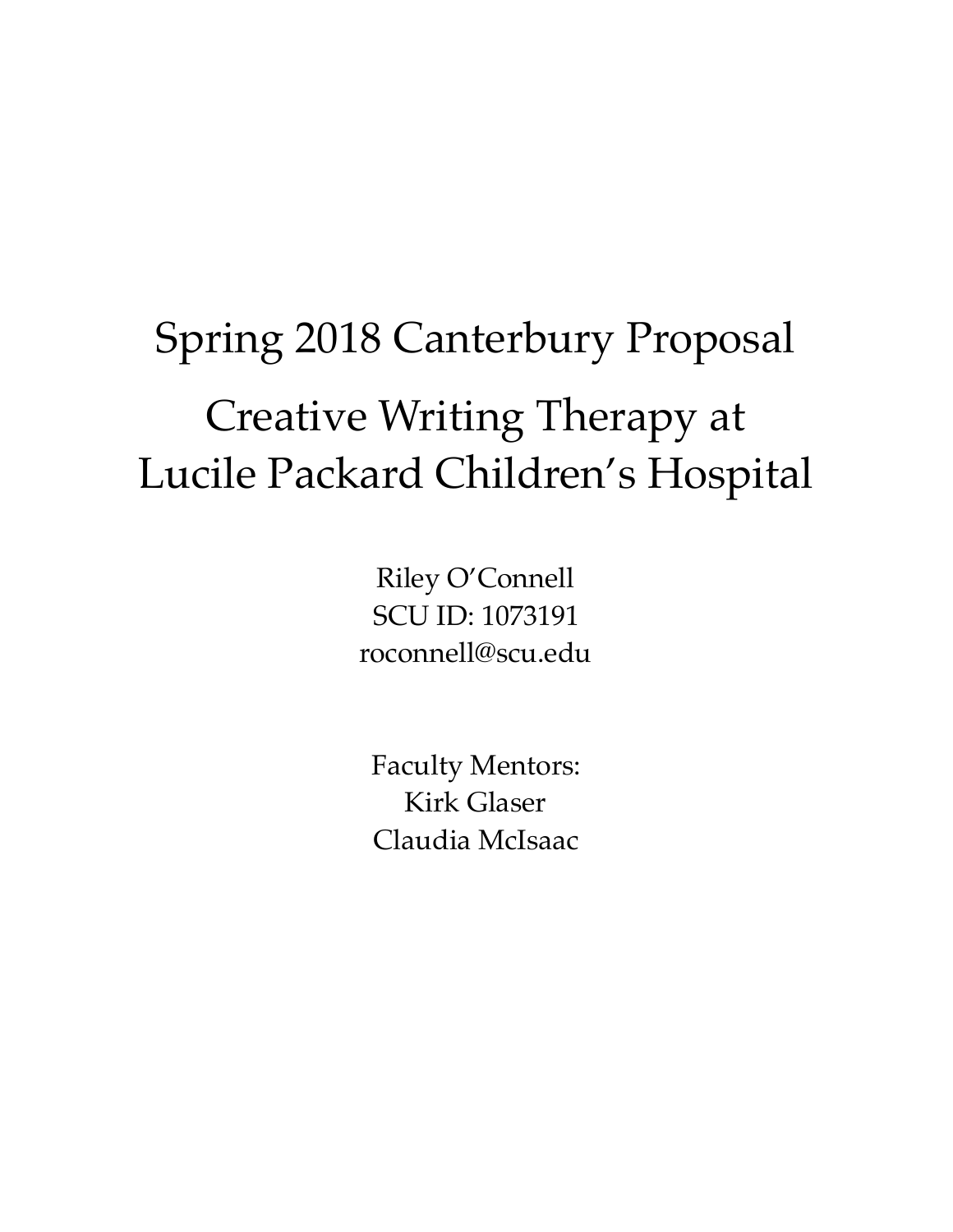# **Table of Contents**

# Project Proposal

| Introduction $+$ Goals             |    |
|------------------------------------|----|
| <b>Connection to Jesuit Values</b> | ۳. |
| Books                              |    |
| Timeline                           | 10 |
| Budget                             | 11 |

Writing samples<sup>\*</sup> 12

\*Written respectively in Steven Saum's Creative Nonfiction (ENGL175) course freshman year and Kirk Glaser's Poetry (ENGL 72) and Advanced Poetry (ENGL172) courses sophomore year.

\* "Terminal" was published in *The Santa Clara Review* Volume 104 Issue 2.

\*"My Father's Son" is one of my poems awarded 3rd place in the 2017 Shipsey Prize and, alongside "Are You There, Dog? It's Me, Riley," 1st place in the 2018 Ina Coolbrith Memorial Poetry Prize.

Selected Bibliography 23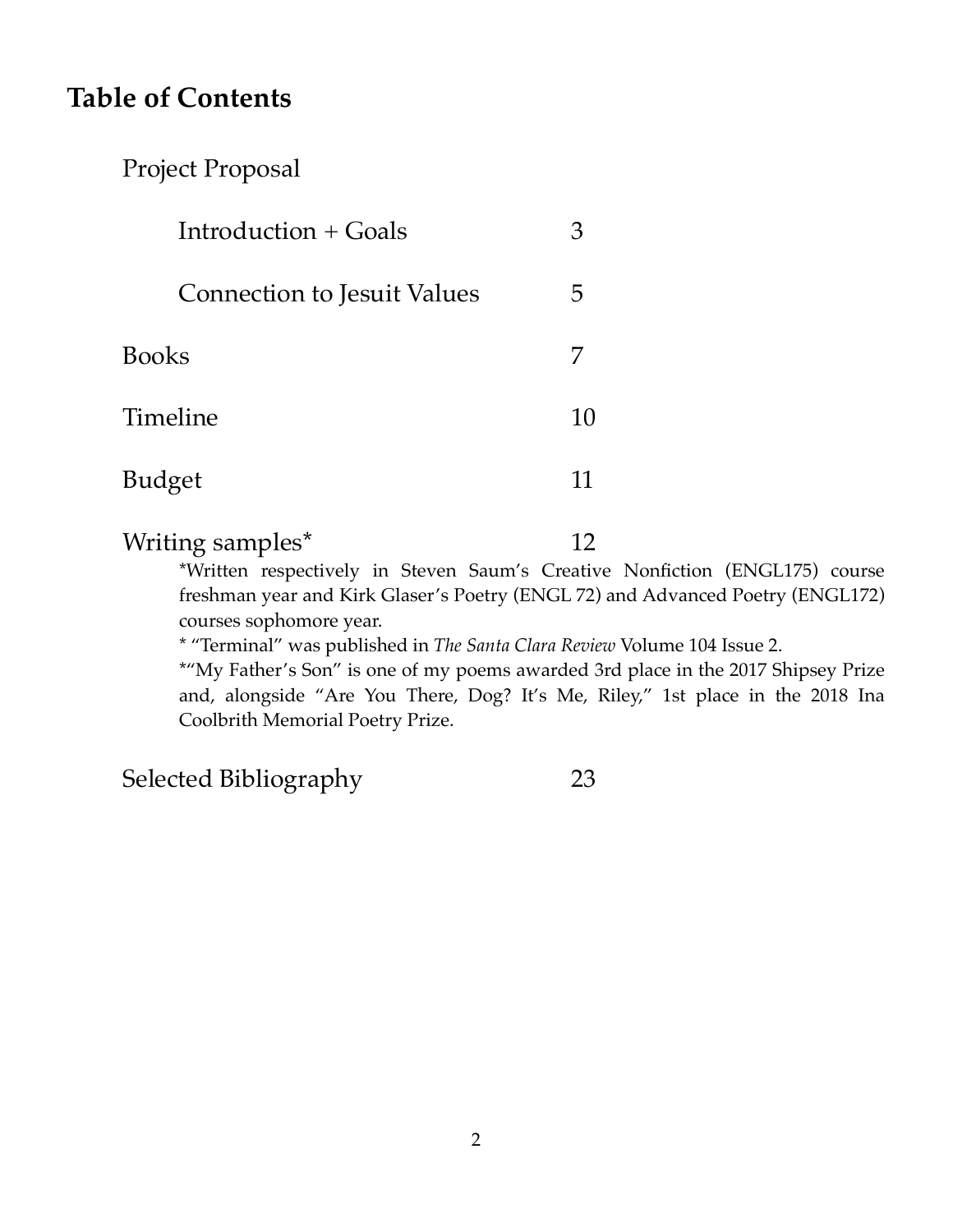# **I. Project Proposal: Introduction + Goals**

Heavily shaped by the power of literature since I was three years old learning to read from my brother, I have always been quick to express myself on the page. Creative expression came easily to me, because reading and writing were presented to and cultivated for me at an early age and fostered by friends, family, and teachers throughout my formative years.

At the same time, when I was five, my brother was diagnosed with an incurable brain stem glioma, for which he was treated at Lucile Packard Children's Hospital (LPCH) at Stanford University from 2003-2005 by Dr. Michael Edwards, MD. During Kyle's treatment and after his death, journaling and creative writing became a form of therapy to me, even still to this day.

During my senior year at Regis Jesuit High School, I enrolled in a poetry course which led me to apply for the position of Denver's inaugural Youth Poet Laureate. In late March of that year,  $I$ [performed a 14-minute poem](http://www.5280.com/2015/03/15-minutes-with-denver-youth-poet-laureate-riley-oconnell/) about my brother's passing and was honored to be chosen for the [position](http://www.5280.com/2015/03/15-minutes-with-denver-youth-poet-laureate-riley-oconnell/), with which I would be given a platform to "use creativity...to create change in [my] community" (Davies). Unfortunately, I was only able to hold the position for a week, as I then made my decision to attend Santa Clara University. Fortunately, SCU has provided me with the mentors and the opportunities to create change in the community here. Since the winter of my freshman year, I have worked closely with the SCU English Department and English Club, *The Santa Clara Review*, and the **Santa Clara County Poet Laureate Mike McGee**, to put on a quarterly poetry slam and student music open mic called the **[Bronco Slam&Jam](https://www.scu.edu/english/news-events/department-blog/bronco-slamjam.html)**, with the intent of providing an artistic platform for SCU students to express themselves. This goal is furthered by my being Editor of *[The Owl](http://santaclaraowl.com/)*, a student-edited magazine dedicated exclusively to publishing the creative work of actively-enrolled undergraduate students at SCU. Next year, I will be the Chief Editor of *The Santa Clara Review*, giving me an even larger platform for publishing creative work around the world. Simultaneously in my senior year, I would like to volunteer with the *Child Life and* [Creative Arts](http://www.stanfordchildrens.org/en/patient-family-resources/child-and-family-life) division of Lucile Packard Children's Hospital doing creative writing therapy with the Canterbury Fellowship.

At LPCH, creativity is a large p[art](https://news.stanford.edu/news/2006/february8/med-art-020806.html) of young patients' day-to-day lives through art [therapy,](https://healthier.stanfordchildrens.org/en/a-day-in-the-life-of-the-art-cart/) music [therapy,](https://healthier.stanfordchildrens.org/en/music-as-a-prescription-for-healing-uplifting-sick-kids/) [play therapy,](http://www.stanfordchildrens.org/en/topic/default?id=play-therapy-90-P03024) and a [family-centered Makerspace](http://dig.abclocal.go.com/kgo/PDF/RMH_at_Stanford_Makerspace_Opening_PR.PDF) with [Ronald McDonald House.](https://www.rmhstanford.org/) According to the Child Life and Creative Arts division of the Lucile Packard website, the department

"uses developmentally-appropriate education, preparation, support and therapeutic play to minimize stress to help children and their families cope positively with their health care experience."

All of these outlets are intended to take the young patients' minds off of their treatment and pain, a mission which I believe could be furthered by the addition of a creative writing therapy program. With the guidance of a Canterbury Fellowship and in connection with the Lucile Packard Healing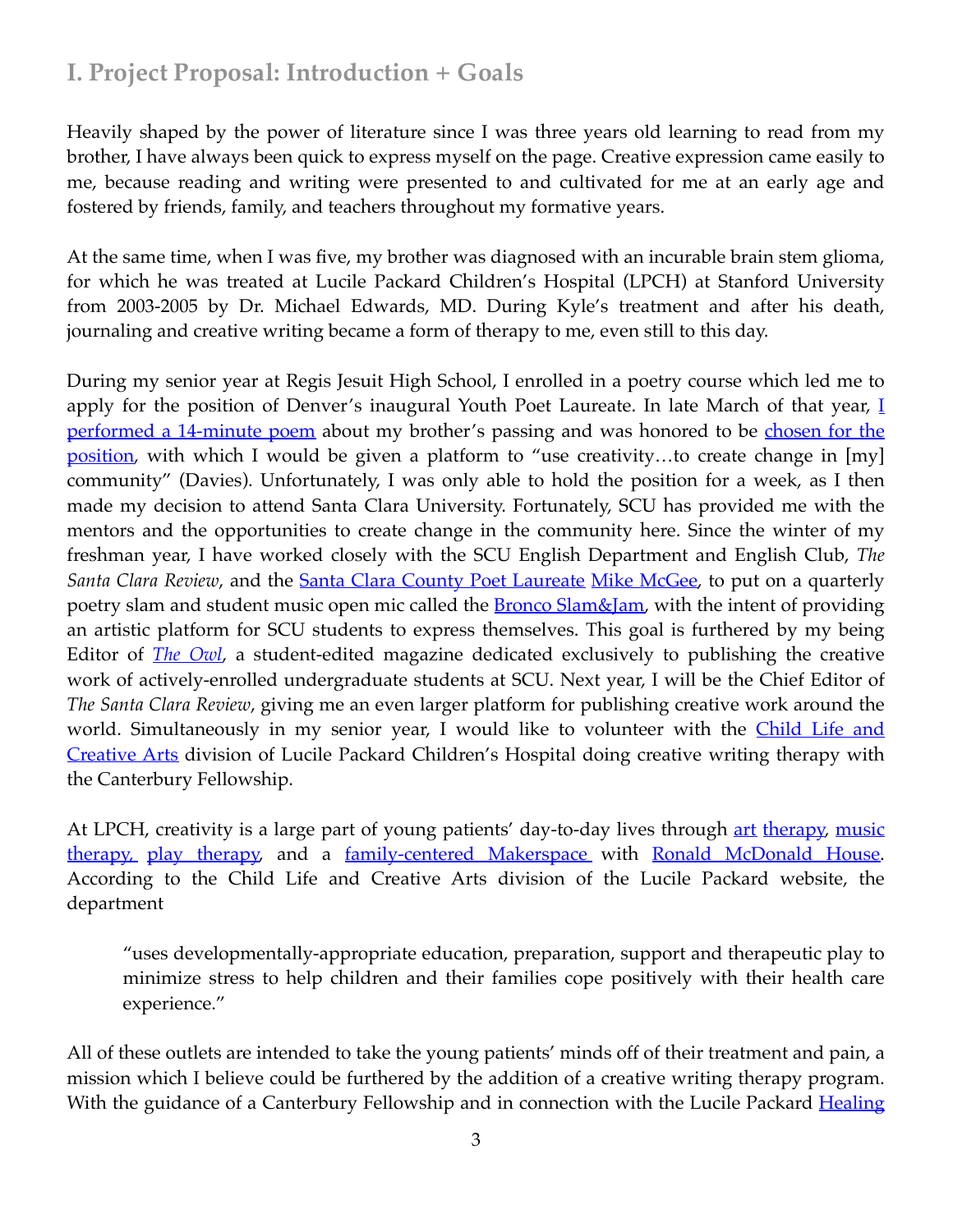# **I. Project Proposal: Introduction + Goals**

[HeARTS](https://news.stanford.edu/news/2006/february8/med-art-020806.html) magazine, now on its fifteenth year and described by its founder Grace Cheng, MD, as "a way to help prospective doctors see kids as people, not just as diseases," I would bring this program to life for children like my brother at Lucile Packard. Cheng also said of Healing HeARTS,

"when children are ill, they are unable to participate in sports and other common childhood activities that promote feelings of confidence… Healing HeARTS compensate[s] for the absence of such extracurricular activities and give[s] the participants the satisfaction of seeing their work publicly displayed."

This, I can relate to. Throughout my brother's treatments, we would sketch and play pretend with our stuffed animals to pass the time, especially when he could no longer play basketball or baseball after losing function in his left arm and leg. Kyle brought home joke books from the library, and I wrote stories and poetry. At parent-teacher conferences, my  $1<sup>st</sup>$  grade teacher even told my parents I needed to "get my nose out of a book and get a life." (I, of course, still haven't taken that advice.) The worlds we created and lived in made my brother and me happy, made us laugh, made us forget for awhile.

My freshman year of high school, *L gave a TEDx speech* at Regis Jesuit High School about writing as my *magis* — a Latin term that Pedro Arrupe, SJ, called "a supernatural strategy [that] continually seeks…the greatest possible service to God [and others]" (Geger). In the 9-minute speech, I discussed wanting to unite my writing with the fight to find a cure for pediatric brain cancer. Now, looking back on my 14-year-old self, I can't imagine a better way to do that than through this work at Lucile Packard, a hospital and foundation to which my family and I donate annually through the  $Kyle O'Connell Foundation$ , a 501(c)(3) nonprofit we founded in 2006 after Kyle passed, whose mission is

"to create awareness and raise funds to support pediatric brain tumor research, as well as [assist] families impacted by the many struggles associated with pediatric brain tumors."

I feel — and have felt for years — a calling to give back not only to the communities that supported my family and me during Kyle's sickness, but also to patients and families going through similar situations as we experienced and continue to experience.

If awarded a Canterbury fellowship, it is my intention to volunteer with the Lucile Packard Children's Hospital Healing HeARTS magazine doing creative writing therapy alongside their existing art therapy program. At the end of the year, it is my goal to compile a chapbook of my work written in response to my experiences at LPCH and to my experiences losing my own brother to cancer as a child. The chapbook likely will not contain work of the children at LPCH, as their work would be published in Healing HeARTS.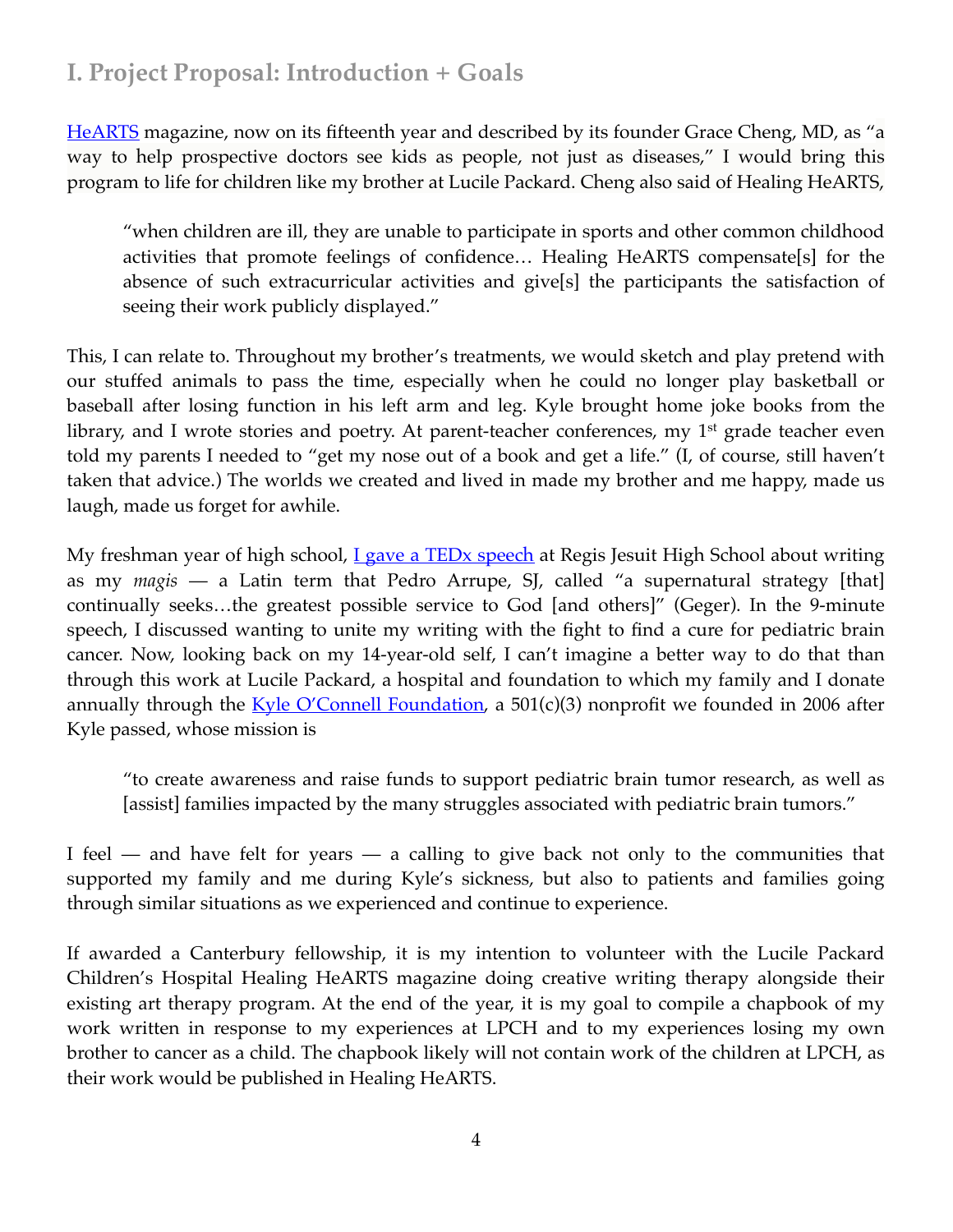# **II. Connection to Jesuit Values**

Creative writing and arts programs are a space for growth, positive self-expression, selfunderstanding, empathy, and pride. This is true for anybody in the world, regardless of their age, wellness, background, or necessity. That said, it is the **Santa Clara University mission**, as a Jesuit institution, to "serve the communities of which we are a part in Silicon Valley and around the world" through the education of "citizens and leaders of competence, conscience, and compassion." Committed to SCU's fundamental values, my Canterbury Fellowship would adhere to them as follows:

#### **Academic Excellence: We seek an uncompromising standard of excellence in teaching, learning, creativity, and scholarship with and across disciplines.**

• Since my arrival at Santa Clara University in the fall of 2015, I have been eager to channel my passion for writing into my college experiences, an aspiration which I have worked to achieve as an English major with minors in Creative Writing and Communication, a former peer educator to Claudia McIsaac's Creative Writing & Social Justice course (ENGL 176), a contributing writer for *Claradise*, a two-time nominee (2016, 2018) and one-time winner (2018) of the [Ina Coolbrith](http://financialaid.berkeley.edu/prizes-and-honors-ina-coolbrith-memorial-poetry-prize)  [Memorial Poetry Prize](http://financialaid.berkeley.edu/prizes-and-honors-ina-coolbrith-memorial-poetry-prize) for the state of California, the third-place holder of the 2017 Shipsey Poetry [Prize](https://www.scu.edu/english/beyond-the-classroom/awards/), a published contributor to *The Santa Clara Review* volume 103 issue 2, the Secretary of Sigma Tau Delta: Pi Phi, a member of Alpha Sigma Nu, President and Founder of SPSCU and the quarterly Bronco Slam & Jam, current Chief Editor of *The Owl*, and Chief Editor-elect of *The Santa Clara Review*. In addition, I have represented the English Department at the Edward M. Dowd Art & Art History building opening (October 2016), the College of Arts & Sciences' Family Weekend *[Undergraduate Research and Creative Expression Forum](https://www.scu.edu/cas/news--events/family-weekend-2017/)* (February 2017) and *[College Showcase](https://www.scu.edu/news-and-events/feature-stories/stories/transforming-our-world.html)  — [Curiosity, Innovation, and Passion: Transforming our World](https://www.scu.edu/news-and-events/feature-stories/stories/transforming-our-world.html)* (May 2017), the *[Geography of Hope](https://www.scu.edu/news-and-events/press-releases/2017/march-2017/a-geography-of-hope-at-the-de-saisset-.html)* exhibit presented by Sinatra Visiting Artist Anna Deavere Smith (April 2017), and as an evaluator for English professors seeking tenure at SCU (January 2017). Outside of SCU, I have also served as a <u>featured artist</u> at the Poetry Center of San Jose's National Poetry Month event at the Sunnyvale Library (April 2017) and a judge for PCSJ's inaugural collaborative [poetry contest](https://www.deanza.edu/english-writing/creative/redwheelbarrow.html) with De Anza College.

• With all of these relevant experiences and accomplishments under my belt, it is clear my dedication to my passions and to the SCU English Department, as well as the school as a whole. To execute a creative writing program at Lucile Packard Children's Hospital, with a tangible result, would be my most considerable honor thus far.

### **Search for Truth, Goodness, and Beauty: We prize scholarship and creative work that advance human understanding, improve teaching and learning, and add to the betterment of society by illuminating the most significant problems of the day and exploring the enduring mysteries of life.**

• In my aforementioned 2012 TEDx speech, I referred to creative writing as "an exploration. You start from nothing, and you achieve something beautiful, something worth sharing and telling the world about." Creative writing therapy advances human understanding of one's self, each other,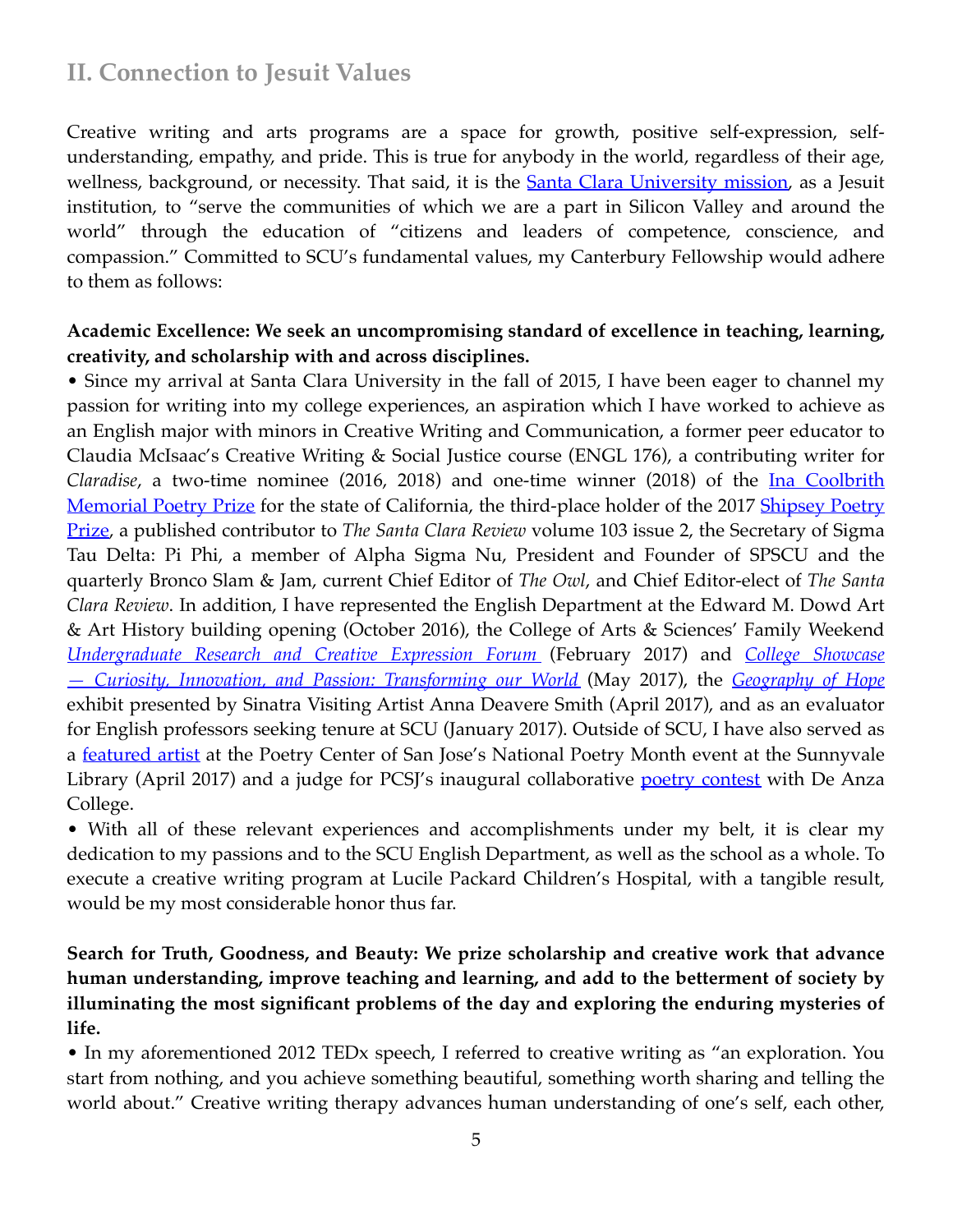## **II. Connection to Jesuit Values**

and the enduring mysteries of life by fostering positive self-expression, self-understanding, empathy, and empowerment in topics such as life, relationships, grief, etc. Not only that, but writing also "strengthens [the] immune system," according to the American Psychological Association.

### **Engaged Learning: We strive to integrate academic reflection and direct experience in the classroom and the community, especially to understand and improve the lives of those with the least education, power, and wealth.**

• Through my own writing that I intend to do during the duration of this fellowship in response to and reflection of who and what I discover at Lucile Packard, I will better my understanding of children and families who may feel powerless in the situation they have been placed in through no fault of their own. In the same way, I will better my understanding of my own mind and heart, which at times felt and feel powerless with grief.

### **Commitment to Students: As teachers and scholars, mentors and facilitators, we endeavor to educate the whole person. We nurture and challenge students — intellectually, spiritually, aesthetically, morally, socially, and physically — preparing them for leadership and service to the common good in their professional, civic, and personal lives.**

• It is my belief that every human being is a potential student, and I would like to commit myself in the Jesuit practice of *cura personalis* to children and families grappling with cancer and other sickness at LPCH to help better their mental, emotional, and spiritual wellbeing. This experience will also better me in leadership, collaboration, and self-awareness, all qualities necessary to any job I take and any interaction I have after graduation.

### **Community and Diversity: We cherish our diverse and inclusive community of students, faculty, staff, administrators, and alumni, a community that is enriched by people of different backgrounds, respectful of the dignity of all its members, enlivened by open communication, and caring and just toward others.**

**•** Grief and sickness, as well as creativity and imagination, do not discriminate. By volunteering with children and families at Lucile Packard, I am engaging myself in the diverse community that exists within the walls of the children's hospital, from varying ages to diagnoses to backgrounds. Throughout this process, I will always be respectful of the dignity of those I meet through open and caring communication and empathy.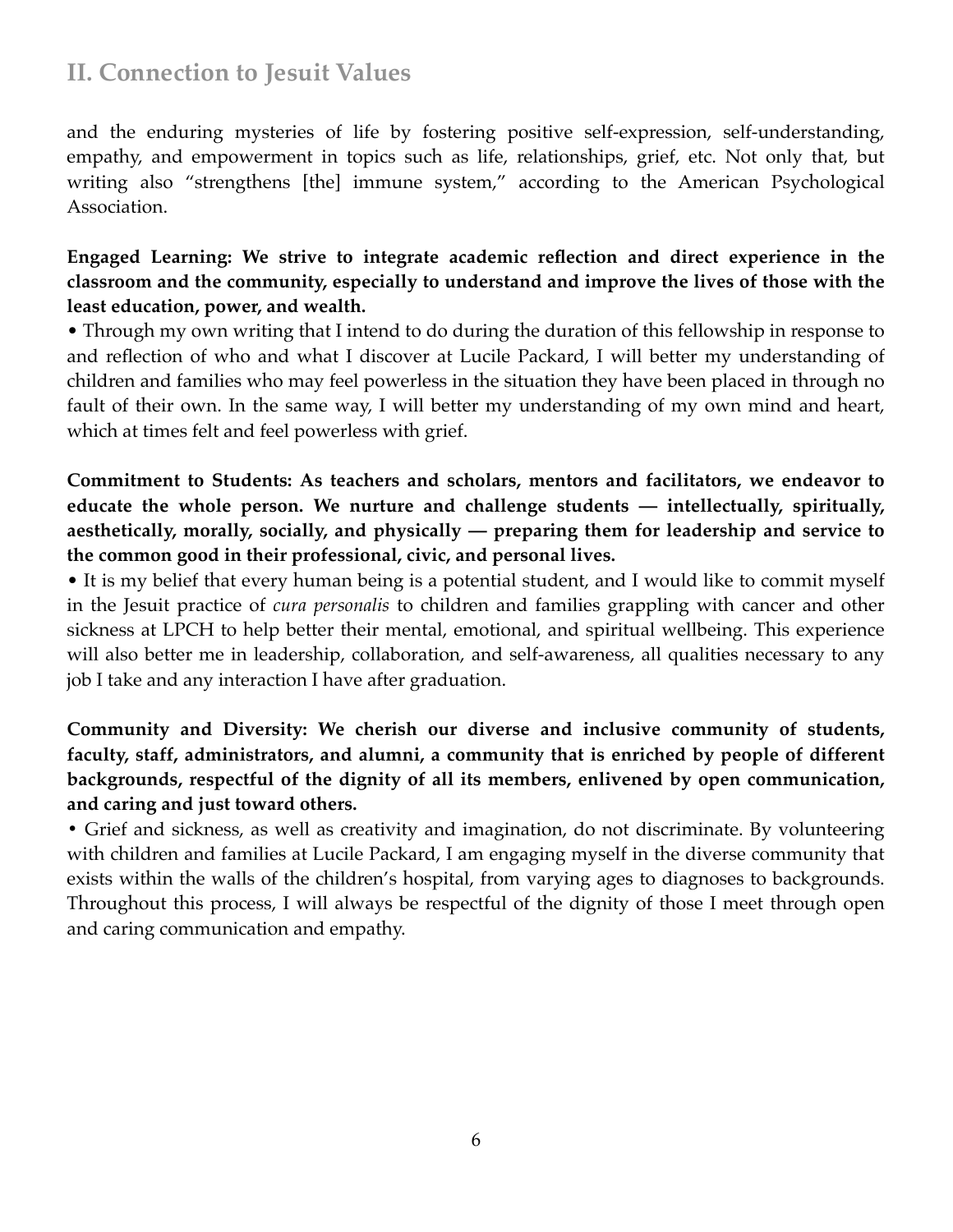## **III. Books**

Included here are the books that I feel would better my understanding of the task I am setting out to complete, as well as the people with whom I will be working. Below the titles and authors are synopses of the texts from Amazon or the equivalent site from which I would purchase them. This is a working list, as I plan to add more as the year goes on.

• The Periwinkle Foundation & Texas Children's Cancer and Hematology Centers — *The Splendid Review*

*The Splendid Review* is an anthology of poems, short stories and autobiographies written by the talented young writers at Texas Children's Cancer and Hematology Centers. In collaboration with Writers in the Schools, The Periwinkle Foundation unites professional writers with children battling cancer and blood disorders to share their stories. Through arts and creative writing programs, The Periwinkle Foundation celebrates self-expression and empowerment as a vital part of the healing process. <https://issuu.com/theperiwinklefoundation>

• SURGE: The Zone's Teen Art & Literary Magazine

*SURGE: The Zone's Teen Art & Literary Magazine* is a publication produced by the Child Life and Creative Arts Therapy Department where teenagers in the Kravis Children's Hospital and those in our communities come together by having their original creative writing and artwork published.

<http://www.mschildlife.org/surge.html>

• Karin B Miller — *The Cancer Poetry Project: Poems by Cancer Patients and Those Who Love Them*

A single poem -- heart-rending, fearful, raging, beautiful, grotesque, even hilarious -- lets us know we're not alone in dealing with cancer. This was the idea that launched *The Cancer Poetry Project* and drew more than 1,200 submissions from published poets, first-time poets and everyone in between. The award-winning result is a national anthology of 140 poems, plus the story and people behind each.

Hailed by critics and readers alike, *The Cancer Poetry Project* offers not lofty verse, but accessible, extraordinary poetry. From the hopeful *Farewell to Hair* (Terri Hanson) to the poignant *Slow Dancing at the Med-Inn* (F. Richard Thomas) to the laugh-out-loud *Empathetic Ode* (Dorothy Stone), there is a poem for everyone in this powerful collection. These are the words we long to say when someone we love is diagnosed. Cancer survivors find solace in its pages. And it is frequently used by cancer support groups. Truly, *The Cancer Poetry Project* is for anyone affected by cancer.

• Geri Giebel Chavis — *Poetry and Story Therapy: The Healing Power of Creative Expression (Writing for Therapy or Personal Development)*

Poetry and short stories can act as powerful springboards to growth, self-enhancement and healing. With the guidance of a facilitator, participants can engage with their own creative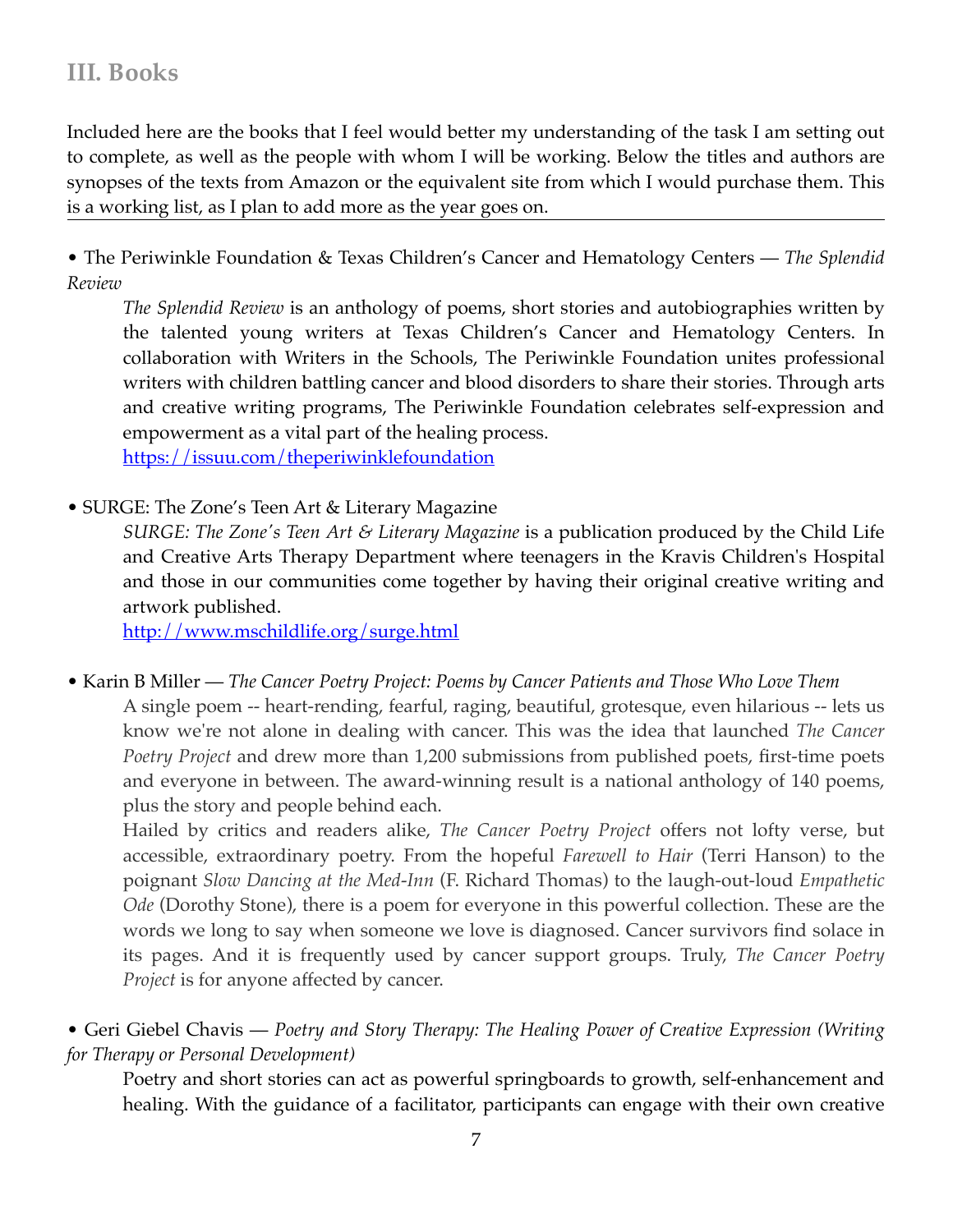expression, and with that of others, and in doing so find opportunities to voice their truth, affirm their strengths, and find new ways of coping with challenges.

This accessible book explores the therapeutic possibilities of poetry and stories, exploring ways of selecting appropriate works for discussion, and providing techniques for facilitating personally relevant and growth-enhancing sessions. The author provides ideas and suggestions for personal writing activities that emerge from or intertwine with this discussion, and explains how participants can create their own poetic and narrative pieces using other media, such as music, photographs, film, paintings, objects, and physical movement. The book references a wide variety of specific poems, short stories and films to use as prompts to creative writing, and contains a useful bibliography of poetry collections, story anthologies and film resources as well as a list of further resources and template feedback forms.

• Matt Tullis, *Running with Ghosts: A Memoir of Surviving Childhood Cancer*

In *Running With Ghosts*, author Matt Tullis reminds us that surviving childhood cancer can be a challenge as formidable as fighting for your life—and more enduring. The eldest of three sons born to a trucker and an office-worker, who lived in the idyllic village of Apple Creek, Ohio, Tullis was diagnosed with acute lymphoblastic leukemia at age 15. In short order, the sports-mad teenager found himself on the cancer ward of Akron Children's Hospital. One of the lucky ones, he walked out and kept on going.

Years later, as a journalist and college professor, Tullis began to wonder about all the friends and caregivers he'd left behind on 4-North. As his curiosity intensified, he decided to seek them out. *Running with Ghosts* is about friendship, loss, triumph, and closure: one man's effort to understand more fully a life shaped by a random mutation in the code of his DNA.

• Ross Gay, *Against Which (New Voices)*

An exploration of the various ways language can help us transcend both the banal and unusual cruelties which are inevitably delivered to us, and which we equally deliver unto others. These poems comb through violence and love, fear and loss, exploring the common denominators in each. *Against Which* seeks the ways human beings might transform themselves from participants in a thoughtless and brutal world to laborers in a loving one.

• Jeremy Radin, *Slow Dance with Sasquatch*

*Slow Dance with Sasquatch* is an invitation into a private ballroom, a banquet hall in the middle of the woods. Here, you will sit and feast and waltz with your monsters. Here, you will harvest imagination from loneliness and longing. Here, you will coax laughter from the beasts' mouths. Here, the table is always fully loaded. Here, the cake is always warm, and no matter how much of it you eat, you will never stop being beautiful.

• Judith Tannenbaum, *Teeth, Wiggly as Earthquakes: Writing Poetry in the Primary Grades*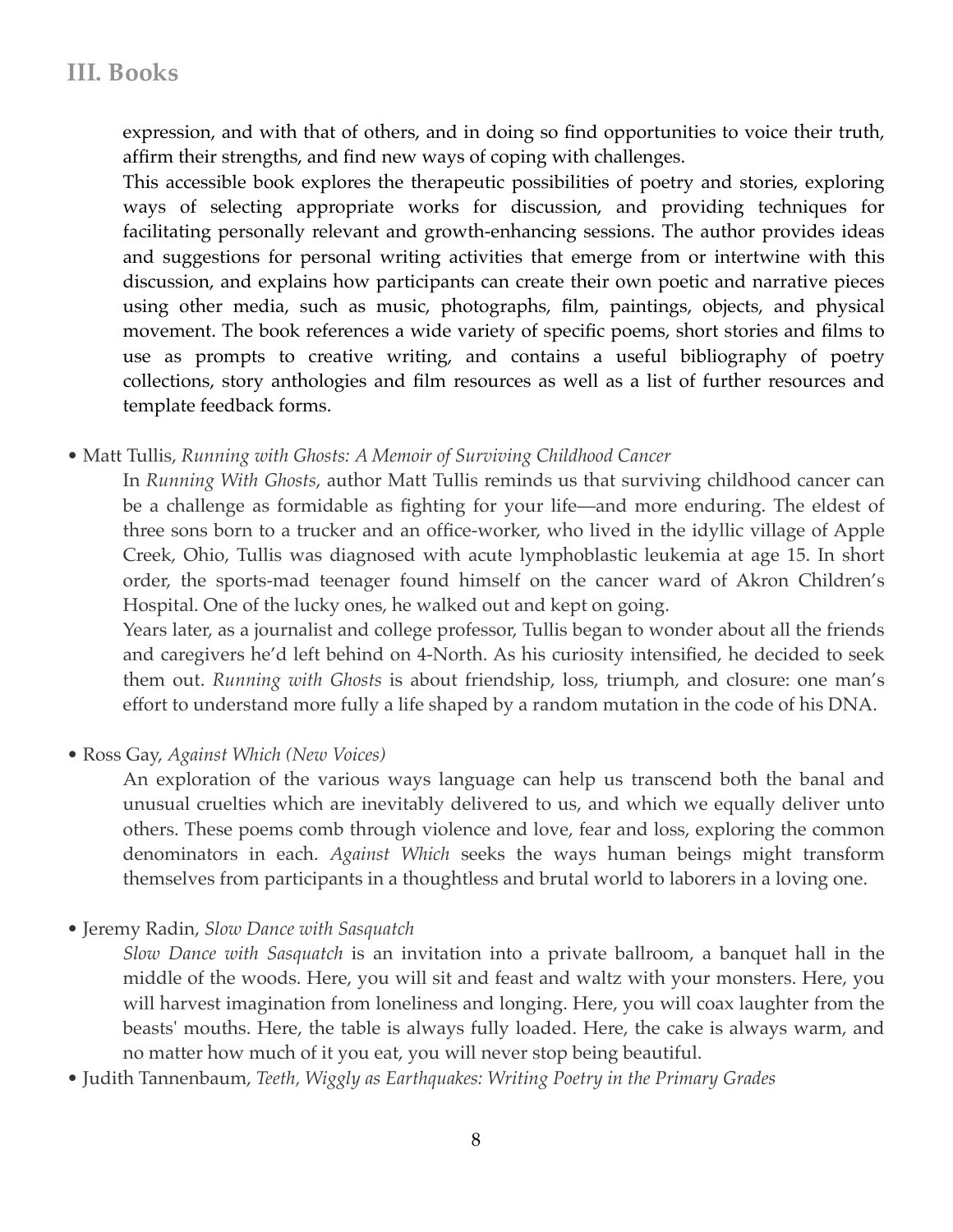# **III. Books**

*Teeth, Wiggly as Earthquakes* guides teachers who want to explore writing poetry with their primary students. The lessons are easy to follow and contain numerous model poems written by primary students. Lessons build on one another in their exploration and use of image and sound as well as in their organization into themes. The book contains information on how to create projects, publications, and performances once students have created a body of poems.

• Judith Tannenbaum, *Teeth, Wiggly as Earthquakes: Writing Poetry in the Primary Grades*

*Teeth, Wiggly as Earthquakes* guides teachers who want to explore writing poetry with their primary students. The lessons are easy to follow and contain numerous model poems written by primary students. Lessons build on one another in their exploration and use of image and sound as well as in their organization into themes. The book contains information on how to create projects, publications, and performances once students have created a body of poems.

• Derrick C. Brown, *Hello. It Doesn't Matter.*

"Derrick Brown doesn't just report the human condition, he sings it— capturing how it feels to be absolutely alive in poems that are simultaneously romantic, wacky, soulful, wounded and full of wonder." — Janet Fitch, author of *Paint It Black and White Oleander* "Derrick's poems, for me, are so generous. Generous in their wit and honesty, mesmerizing

fragments of vivid memories. Like sitting next to the most fascinating drunk stranger and hearing his tales. All of them are happily part of my life now." —H. Jon Benjamin of *Bob's Burgers* and *Archer*

"In his rapturous new poetry collection, Brown confesses to every crime of the heart and somehow beats the rap. He does it with keen, unflinching lucidity and breathtaking art." —Brendan Constantine, author of *Birthday Girl with Possum*

"Derrick C. Brown is our modern day Pablo Neruda." – Amber Tamblyn, Actress, author of *Dark Sparkler*.

Brown returns with a new collection of beautiful longing and his surefire blend of poetics, humor and darkness.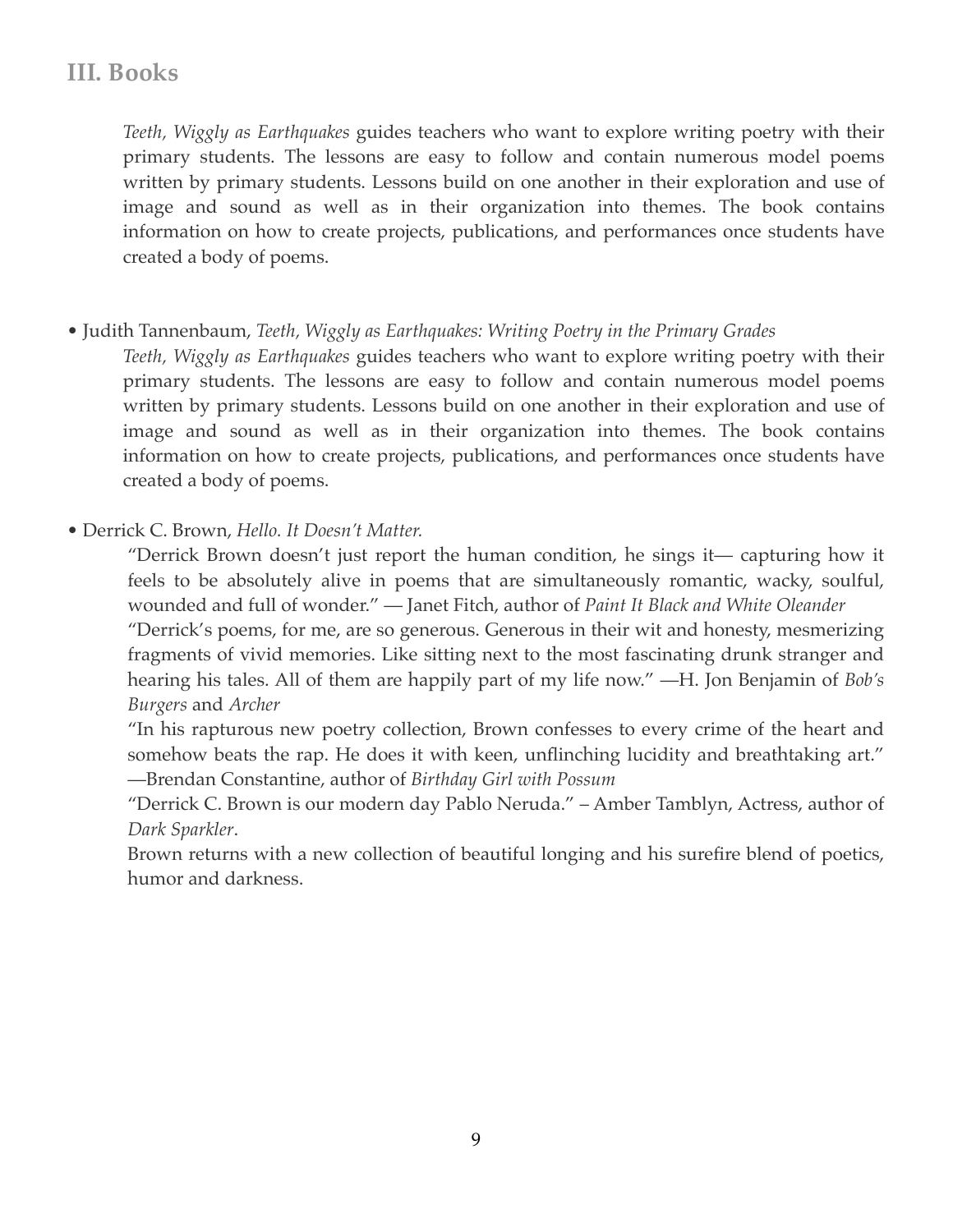# **IV. Timeline**

Spring & Summer 2018

• April 2: Speak with Ann Rose, Senior Director of Foundation Relations at Lucile Packard Foundation for Children's Health (LPFCH)

- April 3: Speak with Meg Cruz, Assistant Director of Major Gifts at LPFCH
- April 10: Meet with Meg Cruz at LPCH

• April 26: Get in contact with Barbara Sourks with ["Healing Hearts"](https://news.stanford.edu/news/2006/february8/med-art-020806.html) magazine and Susan Kinnebrew in Child Life Programs at LPCH

- May 9-10: Meet with Meg Cruz and Barbara Sourks at LPCH
- Begin reading from book list
- Begin writing poems re: Kyle, cancer, childhood, tragedy, adulthood, growth, etc.

### Fall 2018

- Meet at Lucile Packard Children's Hospital 5 times
- Revise spring/summer writing and begin drafts of new poems
- Continue research on creative art therapy, particularly with children
- Meet with advisors to discuss progress

### **Winter 2019**

- Meet at Lucile Packard Children's Hospital 5 times
- Revise fall poems and begin drafts of new poems
- Continue research on creative art therapy, particularly in hospitals/with sick populations
- Meet with advisors to discuss progress

### Spring 2019

- Meet at Lucile Packard Children's Hospital 5 times
- Revise winter poems (and others, if necessary) and begin drafts of new poems
- Continue research on creative art therapy, particularly with families
- Begin drafting chapbook, arrange poems in final order
- Meet with advisors to discuss a final presentation of some sort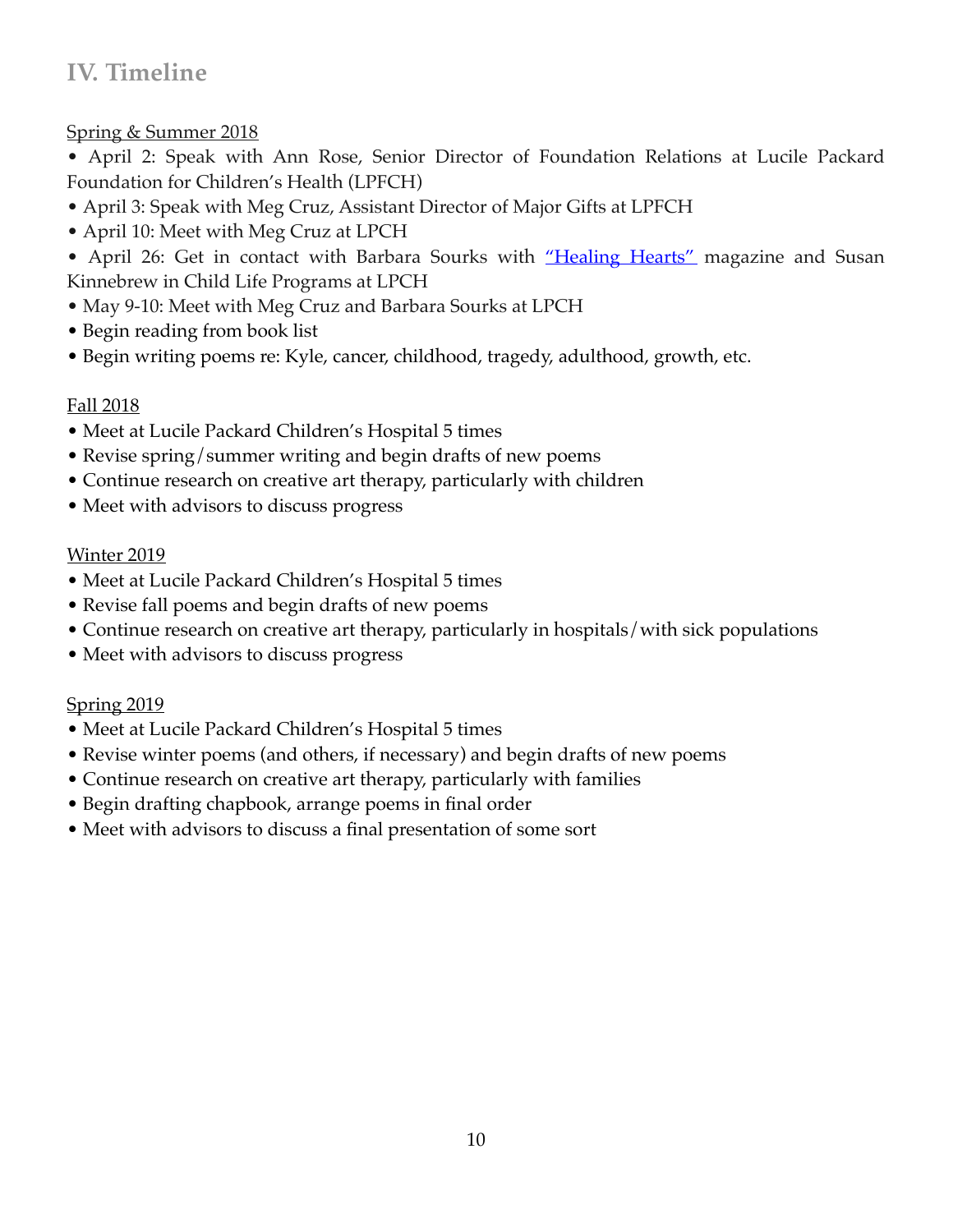# **V. Budget**

| <b>Books</b>                                                                  |                        |
|-------------------------------------------------------------------------------|------------------------|
| • Karin B Miller — The Cancer Poetry Project: Poems by Cancer Patients        |                        |
| and Those Who Love Them                                                       | \$12.94                |
| • Geri Giebel Chavis — Poetry and Story Therapy: The Healing Power            |                        |
| of Creative Expression (Writing for Therapy or Personal Development)          | \$26.98                |
| • Composition Notebookers - Get Well: Large Journal Notebook for              |                        |
| Boys & Girls with Lined and Blank Pages for Their Free Drawing and<br>Writing | \$7.49(x20)            |
| • Matt Tullis — Running with Ghosts: A Memoir of Surviving Childhood          |                        |
| Cancer                                                                        | \$20.40                |
| • Ross Gay — Against Which                                                    | \$13.81                |
| • Jeremy Radin - Slow Dance with Sasquatch                                    | \$8.84                 |
| • Judith Tannenbaum, Teeth, Wiggly as Earthquakes: Writing Poetry in          |                        |
| the Primary Grades                                                            | \$15.89                |
| · Derrick C. Brown, Hello. It Doesn't Matter.                                 | \$15.00                |
|                                                                               |                        |
|                                                                               | \$263.66               |
|                                                                               | +more                  |
|                                                                               | \$400                  |
| Transportation                                                                |                        |
| • $\sim$ \$7.00/roundtrip*                                                    |                        |
| $-22$ miles @ 24mpg                                                           |                        |
| $-$ \$3.50/gallon                                                             | \$7.00                 |
| • 4 roundtrips/month                                                          | $x4 = $28$             |
| · 9 months/school year (September-May)                                        | $x9 = $252$            |
| · CalTrains to Palo Alto - April 10, May 9, May 10                            | $($12) \times 3 = $36$ |
|                                                                               |                        |
| *This price is \$4.50 less than a Day Pass on CalTrain from Santa             | \$288                  |
| Clara to Palo Alto, if I chose to take public transportation instead          |                        |
| Hospital costs                                                                |                        |
| • Shots, background check, etc                                                | \$100                  |
|                                                                               |                        |
|                                                                               | \$100                  |
| Writing supplies, printing/copying fees                                       | \$120                  |
| <b>Total budget</b>                                                           | \$908                  |
|                                                                               |                        |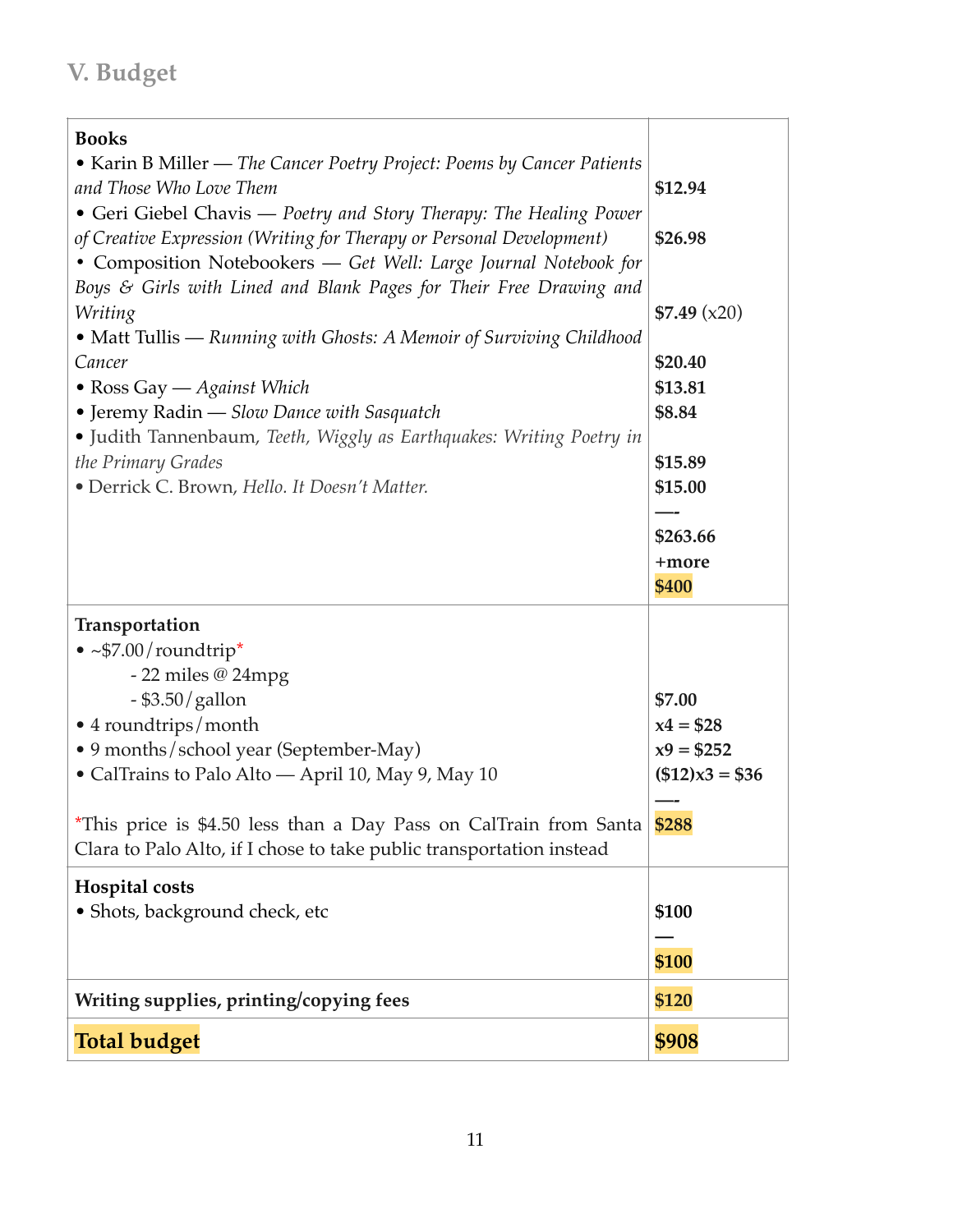### **The Big Pause**

Here's how it happened.

My brother fell at basketball practice. He collided with Coach Lazzeri. He wasn't hurt, just badly shaken up. He sat out the rest of practice.

Let's start over.

Dad was teaching Kyle and me how to throw a perfect spiral in the backyard. Neither of us had much interest in football, but Dad used to be a quarterback and Mom needed rest. The funeral had taken something out of her. Something important. I tried not to think about what it must feel like to lose a father. Kyle tried not to think about the numbness in his left arm.

Let me tell you about arms.

They can make sense of how big or small something is. For example, when outstretched, they can make you feel huge, like a mountain. But when they're crossed, they can make you feel tiny. Irrelevant. Arms have hands, and hands can hold basketballs and footballs and pens and paper and clipboards and other peoples' hands, and sometimes, when something shocking happens, they try to hold onto counters or chairs or walls. Sometimes, they cannot get a good enough grip.

Let's begin again.

It was February 25, 2003. Twelve days after my grandfather died. We took Kyle to see Dr. Gin because he couldn't raise his left arm above his shoulder. Dr. Gin directed us to Children's Hospital for a brain MRI. The word *concussion* blossomed on my mother's tongue, became her prayer.

"He fell at basketball practice a few days ago," she said to each new doctor, as though in obvious explanation.

"Your son has a brain stem glioma," the doctors said. "The worst kind of tumor to have."

•••

That was the day I, a five-year-old, learned the word *inoperable*.

It was March 7, 2003, when Dr. Michael Edwards called us from Sutter Memorial Hospital in Sacramento.

Every doctor before him said there was no hope, had given my brother steroids for the swelling, given my parents pamphlets for the questions, given us nothing for the fear.

The tumor, they said, had made a beach out of his brain, and there was no possible way to get all those grains of sand out without doing much greater damage. See, because the tumor was in the pons — the central part of the brain stem that many critical nerves go through, those responsible for facial movement and expression, and breathing.

And they said there was no hope.

It was March 7, 2003, when Dr. Michael Edwards called us from Sutter Memorial Hospital in Sacramento and told us there was hope.

The tumor wasn't entirely within the brain stem, he said. Part was outside, to the right. He could biopsy it, he said.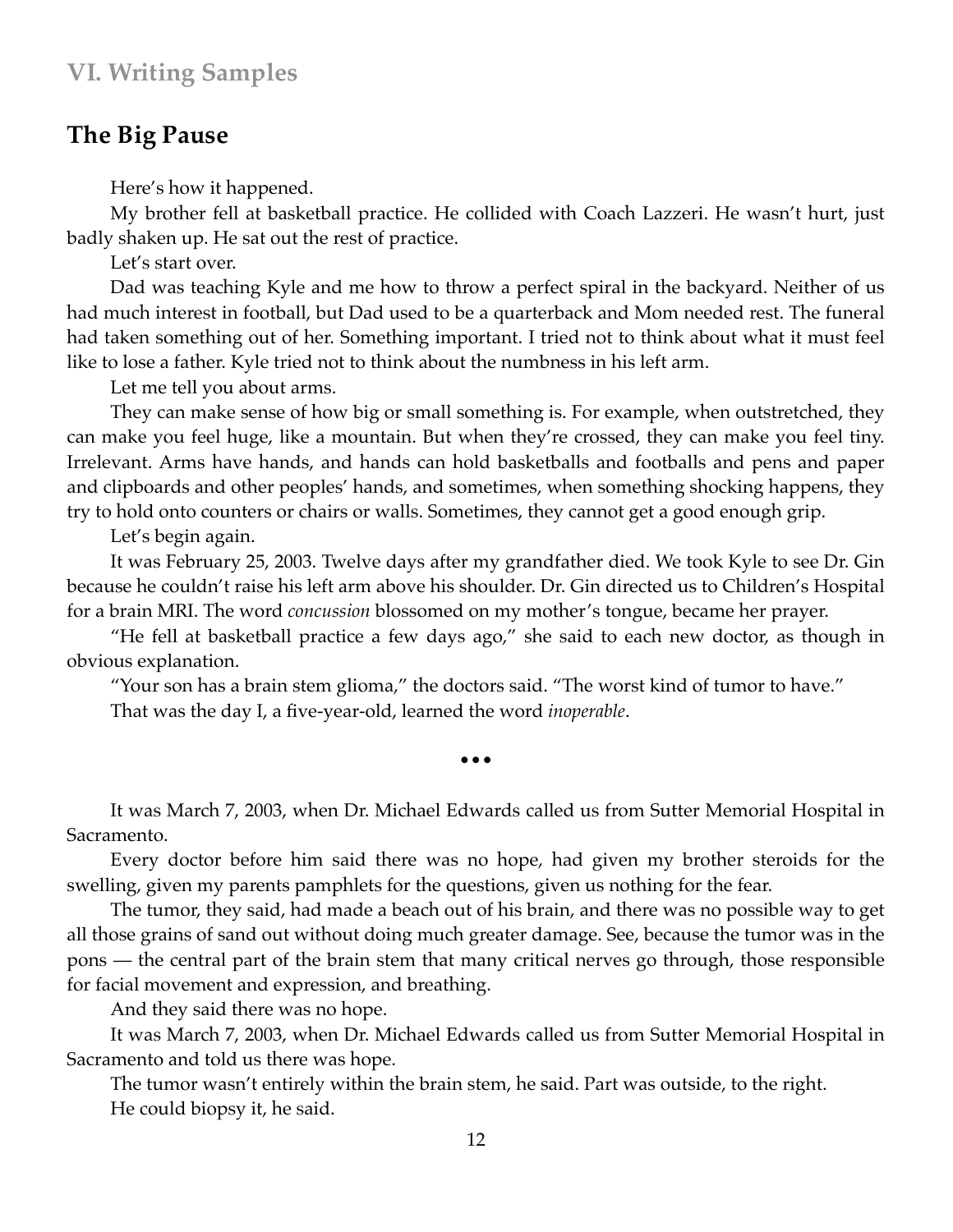He could buy my brother more time.

But what about those other doctors? Every single one of them, all saying the same damn thing. No hope, no hope, no hope. The brain stem communicates directly with our nerves. Too risky. More damage. No hope.

But this.

This was Christmas morning, this was a birthday party at Jungle Quest, this was a brand new copy of *Harry Potter*, this was every puppy in the world nuzzling into my chest all at once.

This was Stage 3 cancer, but this was hope.

This was not being able to feel or move his left arm or hand or leg, this was hair loss and weight gain and nausea and this was radiation and so much chemotherapy.

But this was a biopsy, and this was hope.

We were on a plane to Sacramento three days later, and Kyle was in surgery two days after that.

•••

My dad was a quarterback, but I've said that already. Not professionally; not even in high school. Just through eighth grade. Then he took up basketball, tennis, lacrosse, and soccer. In college, he started both a lacrosse team and a fake Welcoming Committee to meet girls. He met my mom via the latter, and loving her has been his favorite pastime since.

His second favorite is the Denver Broncos.

I've never had an interest in football, but I've said that already. But my dad tells me often about the 1998 Super Bowl when, at the leadership of John Elway, the Broncos beat the odds and the Packers in the second biggest upset in Super Bowl history. To celebrate their first Super Bowl win, my dad ran maniacally around our Highlands Ranch home with me, just seven months old at the time, tucked under his arm like a football.

When I was seven years, seven months old, my father held me for a different reason.

See, Kyle was sick.

That was nothing new.

But Kyle wasn't getting better.

That, unfortunately, was nothing new, either.

The Broncos weren't in the Super Bowl that year. Not even close. Peyton Manning and the Colts had run us into the ground, 49-24, nearly a month ago to the day. We hadn't won a playoff game since 1999, when John Elway retired. And Lord knows my father wasn't about to watch the Patriots win that Sunday. The only thing worse than Tom Brady, we all knew, was cancer.

#### •••

My parents told me it was cancer by accident.

Mom drove a red Isuzu Rodeo back then. I remember it because of the way saying *Isuzu* left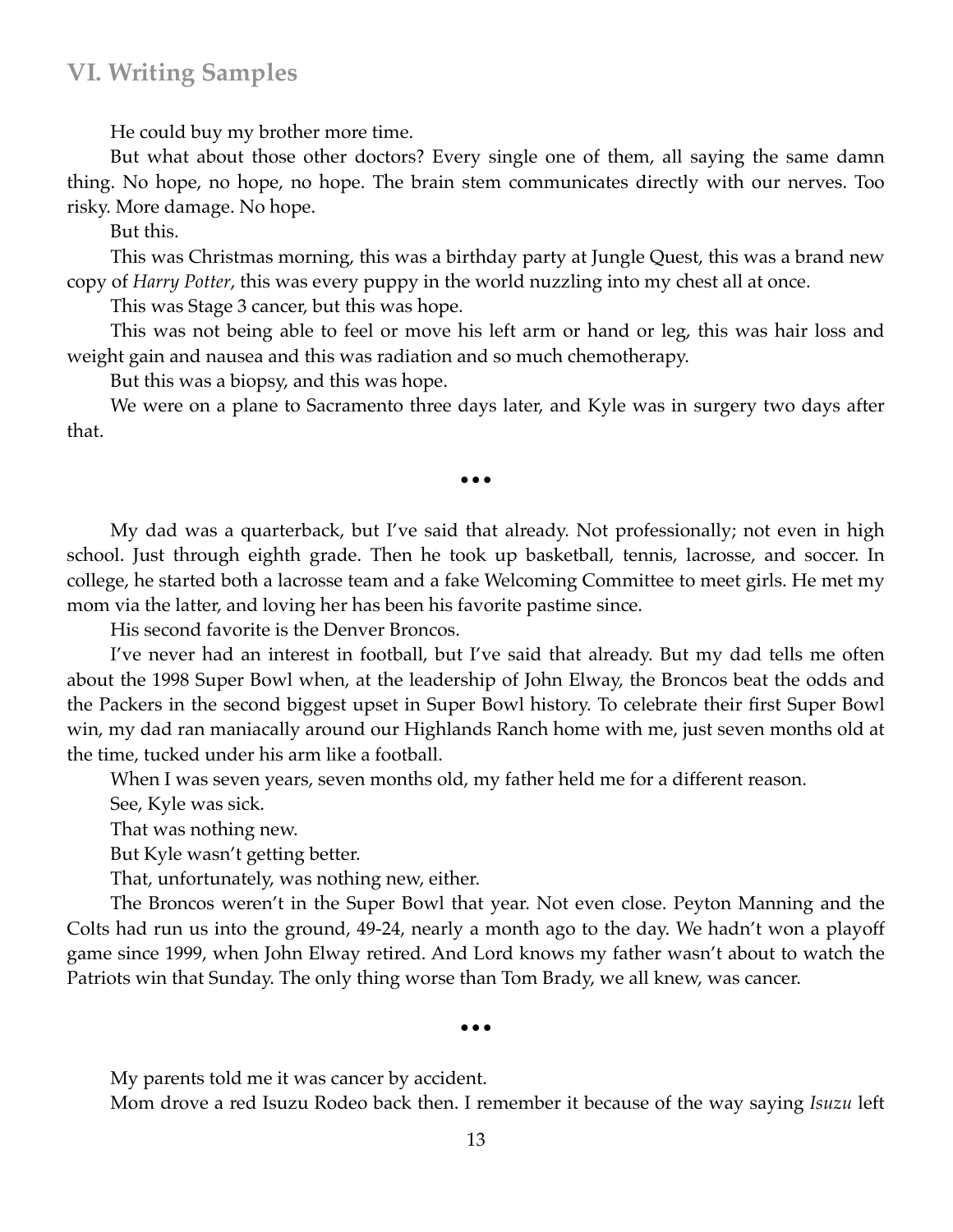my lips puckered like people kissed in the movies. And because red was my favorite color except when it was lipstick. Or blood.

It was the first appointment of Kyle's I'd been to. All the other ones I spent at Brooke's house, or Uncle Vic's, or Momma's. But Kyle was seeing Timmy's dad that day, and I knew Timmy's dad. Kyle and Timmy were friends at school and his dad could fix sick kids. I wanted to know how. I wanted to know a lot of things. So when Mom pulled that red Isuzu Rodeo into a spot in the front, I stopped her before she'd hardly put it into Park, with my first question that wasn't really a question at all: "Mom, we can't park here."

And a beat.

She turned around to look at me, her seatbelt straining against her chest. "Why's that, sweets?"

Well, I thought it was obvious. I pointed to the sign on the parking spot, the one that read: **ROCKY MOUNTAIN CANCER PATIENTS ONLY**.

Another beat. They said nothing. I continued: "We can't park here because Kyle doesn't have…"

"It's okay," Mom said quickly, and her eyes looked misty but maybe that was just a glare on her glasses. "It's okay, Ri, we can park here."

•••

The signs were clear. I just didn't want to believe them.

I was on my couch when Mrs. Cook came to the door. The "Band Geeks" episode of SpongeBob was halfway through and it didn't matter that my grandma thought it was killing my brain cells or that I'd seen it a hundred thousand times in the 1,247 days since it first aired on Nickelodeon at 8/7c on a Friday night in 2001. It was Kyle's and my favorite episode. And the doctors had said he was going to have to stay another night in the hospital, even though they'd promised he could come home that afternoon, so I wanted to have something good to tell him about when I saw him.

So Mrs. Cook let me finish the episode before we left for Presbyterian St. Luke's. She cried a lot on the drive over. So did my grandma.

They both pretended they were fine.

I knew they weren't. I just didn't know why.

•••

The National Alliance for Youth Sports says that children ages 5 to 7 have the necessary motor skills to compete in the game of football. It is at this same age that children exposed to excessive trauma may begin to blame themselves for not preventing or changing the outcome of said event.

Kyle's fourth grade class was scattered all over the church, drowning in tissues and oversized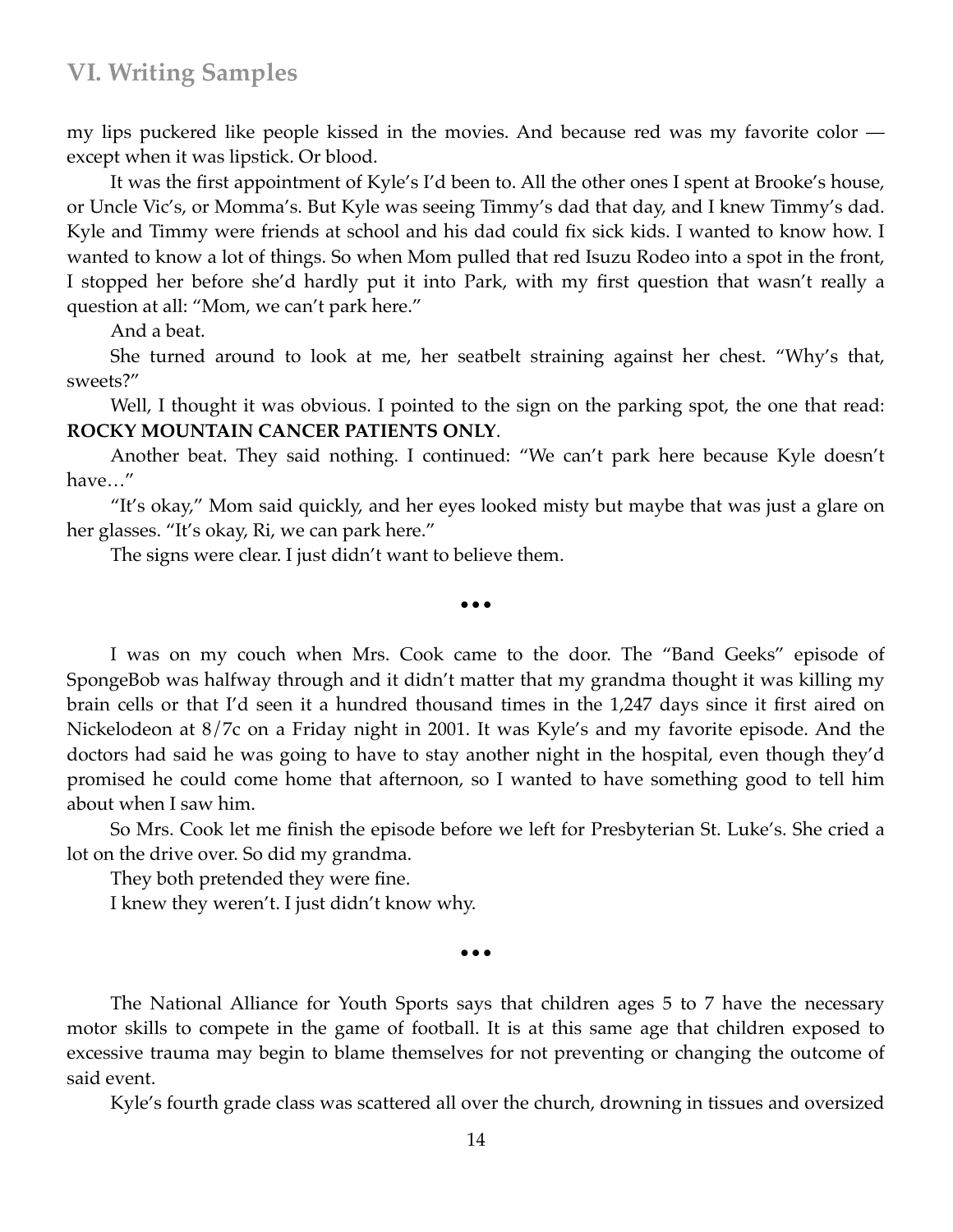First Communion suits. They said the intercessions. They brought mementos of his life to the altar: his Spyro PlayStation game. A basketball. A bowl of sand from his favorite beach in La Jolla. A joke book. I wondered if they understood this any more than I did, if they could read the signs like I could.

I wondered what was the last thing he said to them. To Brooke. To Drew.

Was it *I love you*?

Or was it that joke about the polar bear with the big pause?

•••

It's two thirty-six in the afternoon when I call Drew. I've just gotten out of fourth period for the long weekend. Columbus Day. His disembodied voice is gravelly over the phone. Like sand into the speaker. Like the sand in Kyle's beached brain nine years ago. Like the sand on Kyle's funeral altar nine years ago. Like the—

"Riley?"

I suck in a breath, hold it, get lightheaded, rest my forehead on the toilet paper dispenser in the bathroom stall I've locked myself inside.

"Riley? Hello?" And distantly, as though to someone else, "Am I crazy? This phone's a piece of shit. Riley!" Back again. "Riley, you there?"

"Here," I croak, thick and adenoidal from the tears. "Sorry, I'm here."

"I'm just walking to class, what's—Yeah, hey man, no I'm just talking to my"—a nearly indiscernible pause—"sister." He says it like a question, but likes the sound of it and continues. "My sister, Riley. I've never told you about my sister? Well yeah, say hi, man."

Another voice, honeyed, greets me from Santa Clara University.

"That's my buddy Jonathan," Drew informs me. "He's from Spain."

A beat. In the silence, I hear his longboard hitting every break in the sidewalk.

Another beat. A flash of him at the funeral with that dirty blonde bowl cut, hair in his eyes while he led the fourth graders and the rest of the congregation in the intercessions. Watching his hands, numb, unblinking. In disbelief.

He did not cry.

They'd been best friends for four years. Like brothers.

"Riley?"

I hold my breath. *Hey man, no I'm just talking to my sister. My sister, Riley*.

"This fucking phone, I swear to God."

I hang up before he does.

•••

Drew calls me back. I ask him to tell me a story about Kyle. He tells me the joke about the polar bear with the big pause.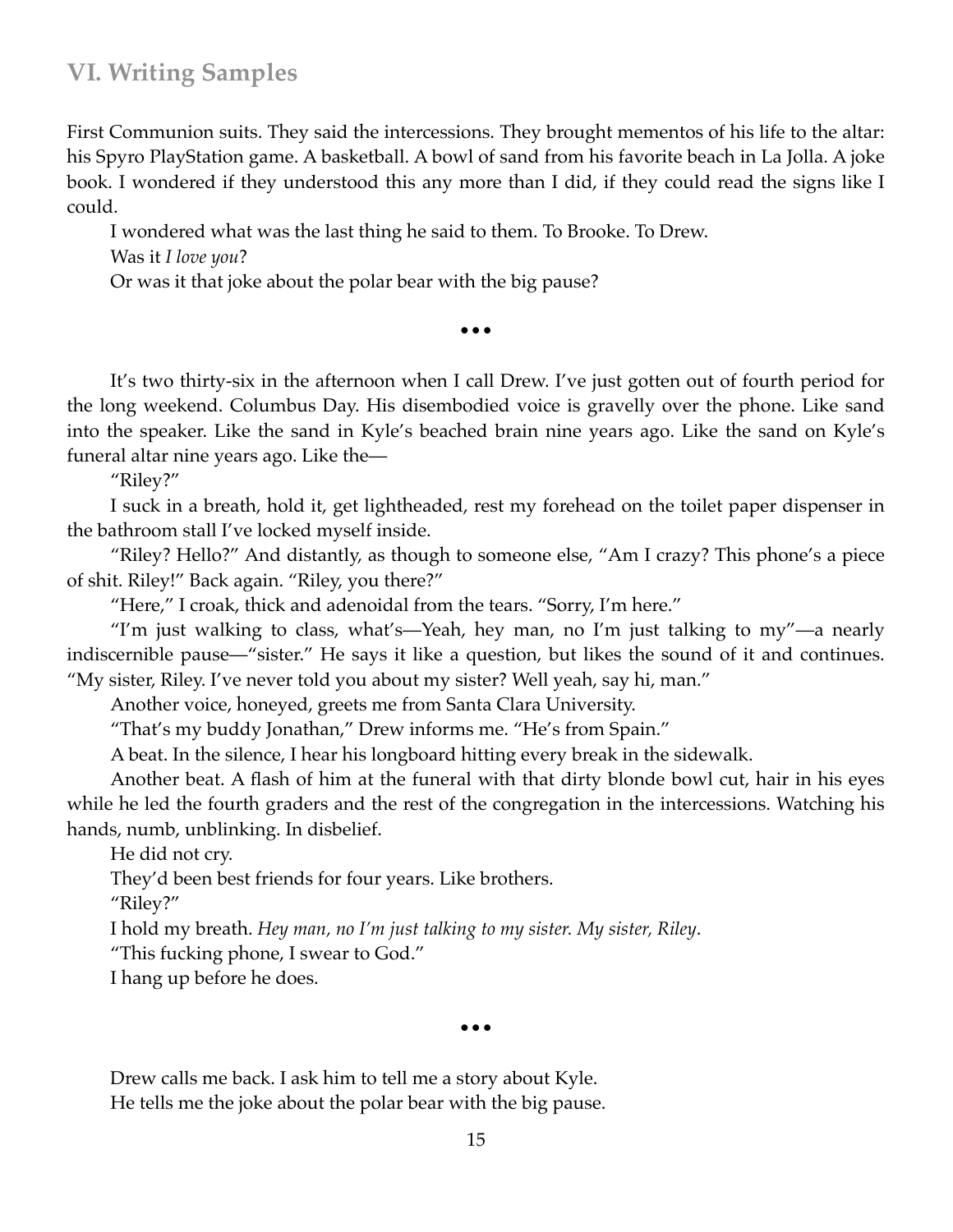•••

Sixteen hours before the Denver Broncos kick off Super Bowl 50 at Levi's Stadium just 6.3 miles up the 101 from my room, my neighbor finds me in the fetal position on my carpet in an oversized tee and an old pair of Kyle's boxer shorts. I'd been fine all day with Drew, until I got back to my room. I don't know what happened. She sits down beside me, sets an unopened box of tissues at my side, and immediately moves to rub my back. She does not ask me what's wrong. Unlike me, she is used to my panic attacks.

"I remember it snowed that day," I murmur about fifteen minutes later, when I've finally found my breath. The words sound distant, like they're coming from somewhere else, from someone else. I hardly hear her response. She says it again.

"What day?"

"Today. Today, eleven years ago. I remember…patches of it in the cemetery when we buried him. I remember being so cold."

She is silent for a while until she exhales sharply through her nose — one of those odd halflaughs people do when they don't know what else to do. "You're not gonna see a lot of snow here."

I laugh, but it's warped. "Yeah. So now the only white mass on the ground is me, right?" She says nothing.

"I didn't want to go that night," I say in an exhale. Water wells up in my eyes but does not escape. "I didn't want… And I know what you're gonna say," I snap before she's said anything at all, "that I couldn't've known, that I was just seven, that of course I wanted to stay home and watch SpongeBob. *Of course*. But I…" The backs of my eyelids sting and my head pounds nearly as fast as my heart does. In my peripherals, Sabina is dabbing at her own cheeks with a tissue. She inhales sharply, exhales. "Do you know the last thing he ever said to me was 'I love you'? It's a fucking cliché." I laugh sadistically. A beat. Another. The tears finally spill over, and I freeze, letting the ceiling panels waver in and out of my vision. "I don't remember if I said it back."

•••

Getting Kyle O'Connell as a brother was like winning that Lombardi Trophy: unbelievable. Losing him was the same.

I didn't watch the Super Bowl for ten years after he died. Like I said, I've never had an interest in football, but his death just amplified it. There were always parties, always too many Prius commercials and too much beer and artichoke dip, always too much and too little going on to distract me from the day's significance. Nobody wanted to hear about my dead brother when they could watch grown men run around and hit each other on television for a few hours.

I didn't watch the Super Bowl for ten years after Kyle died. The eleventh time around, though, I did. And we can attribute that to any number of things: its location in Santa Clara, the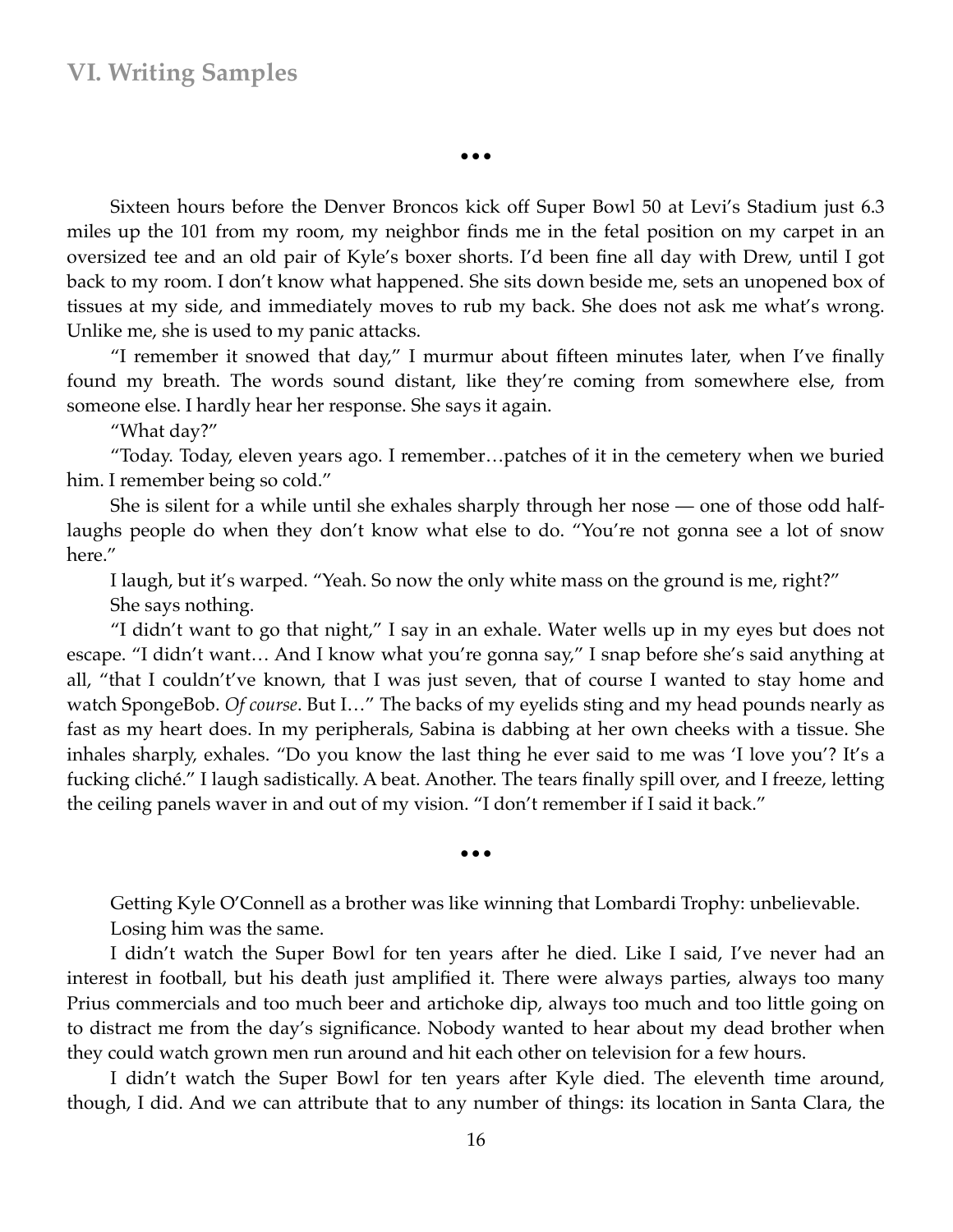vintage Broncos sweatshirts my dad sent me in the mail, the obnoxious Panthers fan who lives across the hall from me.

Whatever the case, I watched. And better than that, even, I watched us win, despite what the "experts" said. Cam Newton was a multi-threat and they thought he was too good to stop, even against the Broncos' first-ranked defense. Peyton Manning — who had since grown from a Colt to a Bronco — "wasn't the Peyton of years' past," our running game was sputtering, and the Panthers hadn't played from behind for a single minute throughout the 2015-16 season.

But we won.

And my dad says I'm a champion just like those Broncos. A World Class Champion. And my mom says Kyle won big with me.

And I wish I could retire this pain like Peyton could his career, I wish I could say this is the best and the worst it'll ever be, but I don't know. I'll just have to keep playing and see.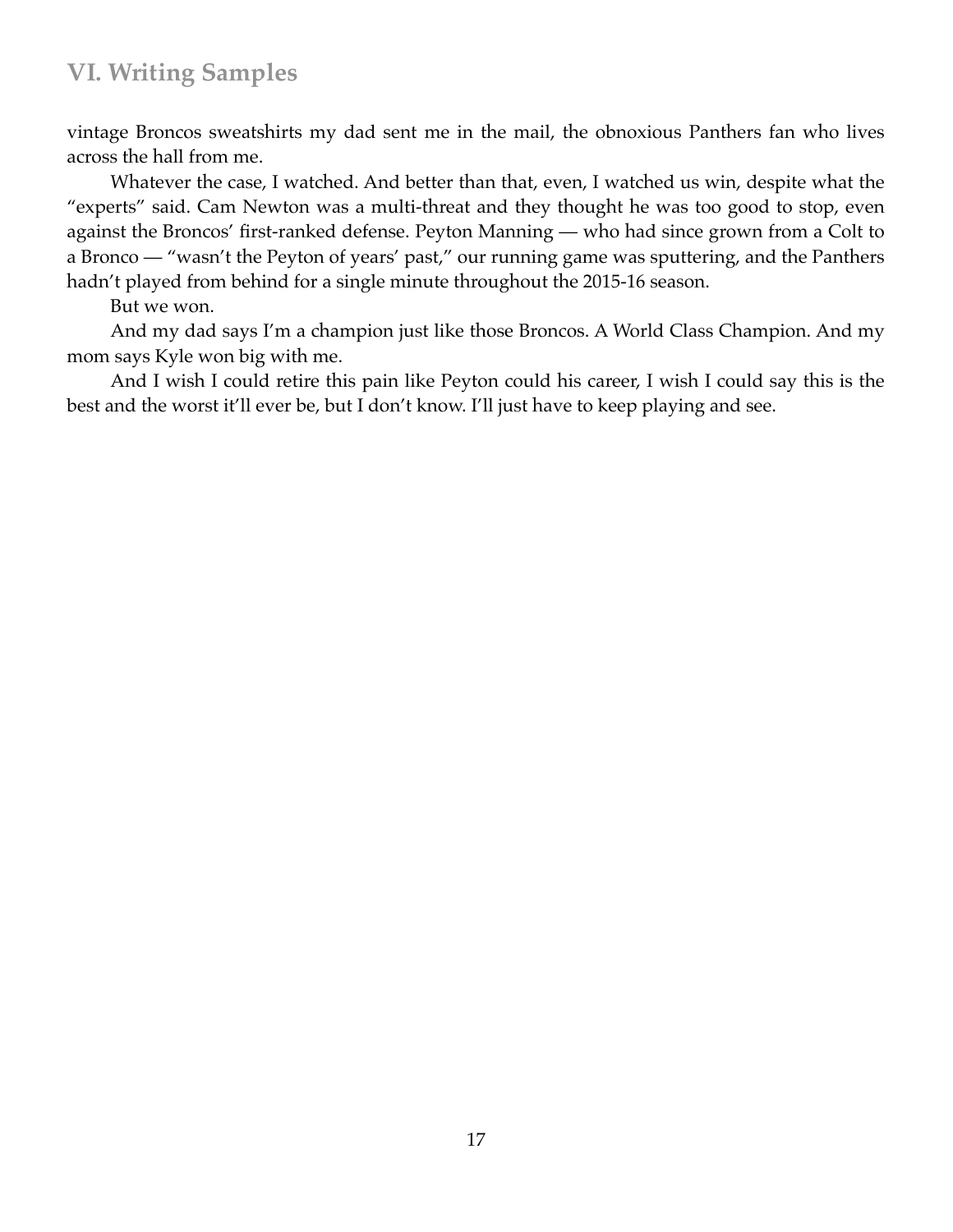# **Terminal**

I have this recurring dream where I'm back in the hospital, four months shy of my eighth birthday, death a faraway train that had not yet stopped at our station, the impending alarm all but I could hear.

And I'm watching *The Cat in the Hat*, white walls, blue sheets, orange bottle of hand-sanitizer on the table beside the tissues, the pamphlets, bed a thousand times more firm than my understanding of why I am here.

And I'm texting my brother. He's sitting across from me, but he cannot speak, so I text him, tell him about that "Band Geeks" episode of SpongeBob he loved so much, and he laughs, types back, "omg Riley, I'm literally dying rn."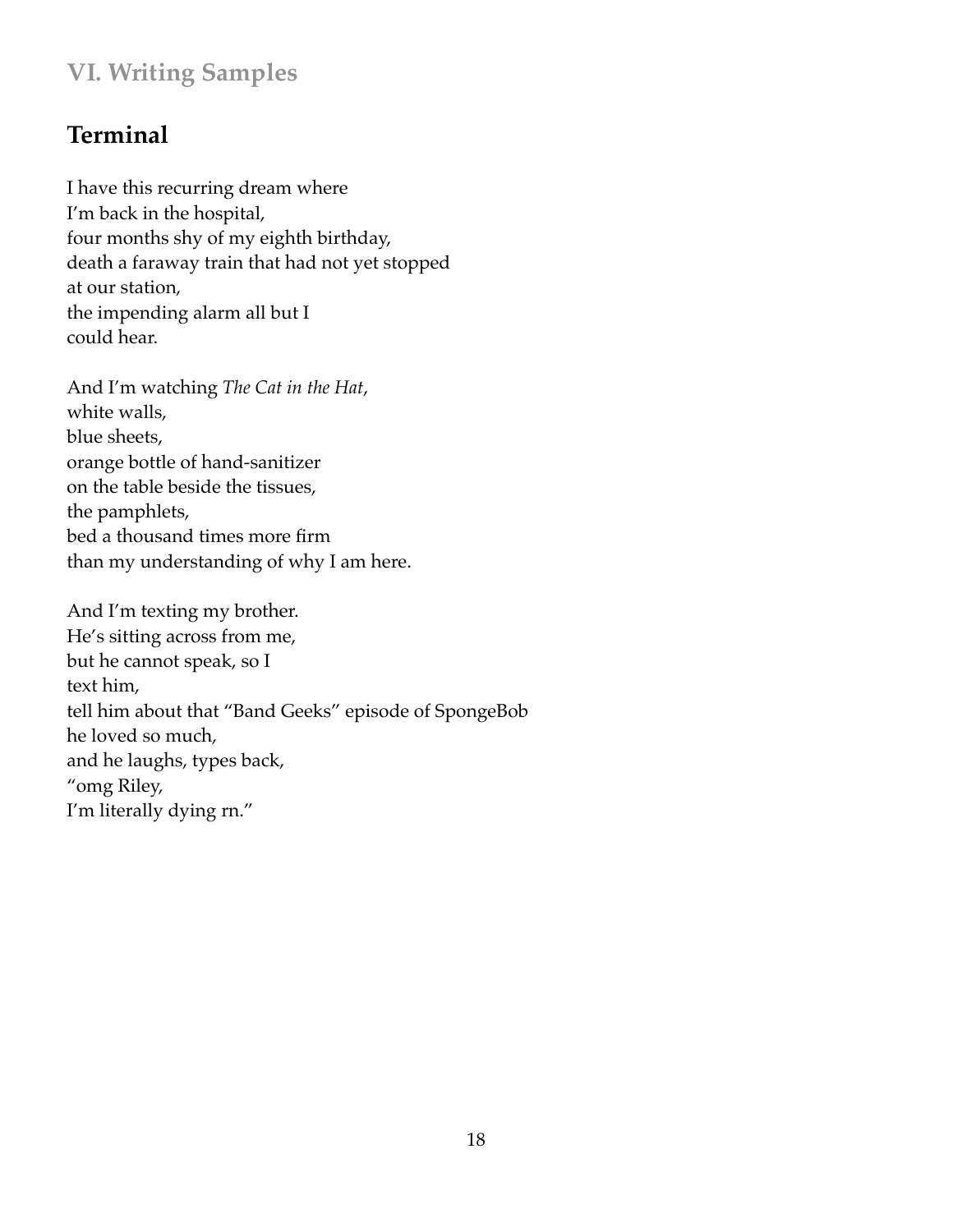# **My Father's Son**

My Italian professor asks me when I want kids we are learning the future tense it is simply a practice question in the book it does not have to be true but she is smiling expecting we are women meant for mothering why would a sweet girl like me not want kids she makes me give her a number a ballpark figure 26 is a respectable age to start a family of course you can have a dog too parenting is so rewarding and I feel eyes on me like ice on me my voice shivers I do not know how to say I've seen my father cry only twice in my life when his son died and when I became a poet laureate but that's a lie I know how to say that just not how to be okay with it with my future kids not having family on my side because my father's son died and I became a poet and I am scared I will always be scared around nine-year-old boys that look like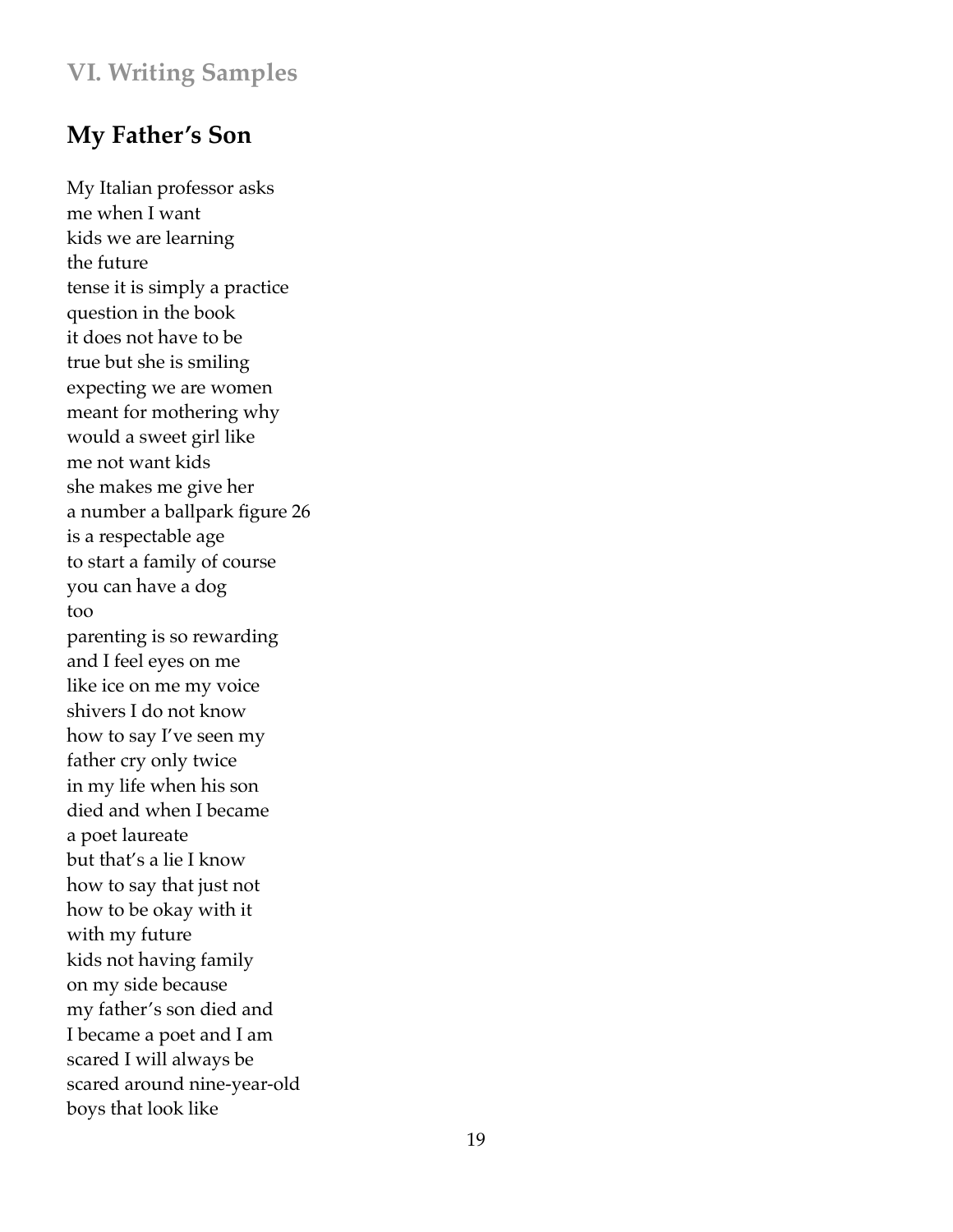my father's son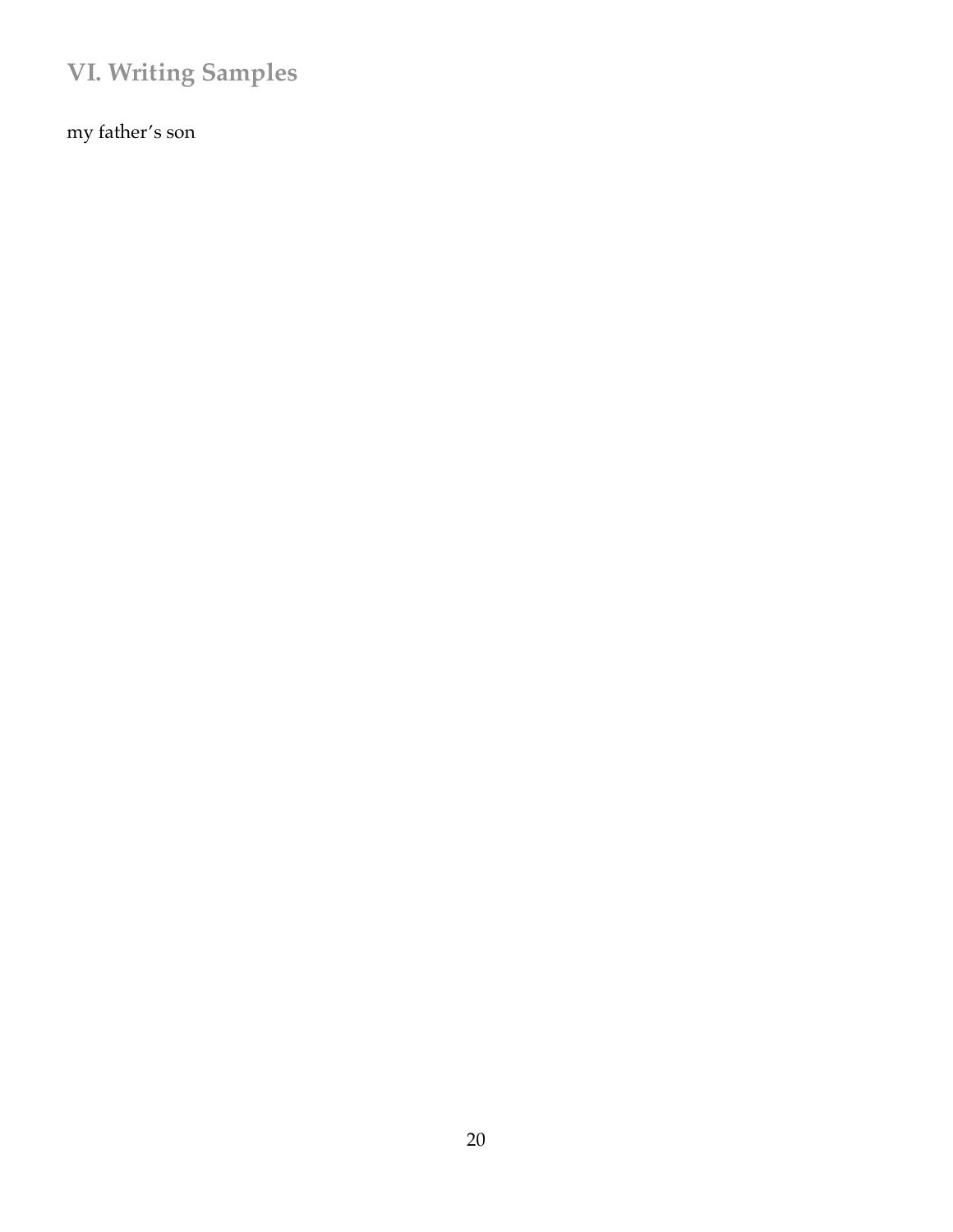# **Are You There, Dog? It's Me, Riley**

I hope you don't mind that I'm writing this to you instead of The Man Upstairs™. I guess I hope He doesn't mind, either. Sometimes I just feel like I've learned more about the world looking at a Golden Retriever than a crucifix. Is that bad? It's not that I don't want to talk to God, I'm just worried it's been too long. What if He has a new number? Or, what if He doesn't? What if He just leaves me on read again?

Are you there, Dog? It's me. Ever since Kyle brought you home from the shelter, I've believed more and more in magic. Or karma. They're kind of the same thing anyway, sort of, right? Like, if I'm good and God's Good, everything will be good, sort of, right?

I remember the first time I called God in vain. It was a Sunday, I think maybe he was resting. I was, too. I don't remember who was supposed to be watching. My brother had cancer. Diagnosable but not curable. That last part, I wouldn't find out till my freshman year of college, in an email from my mom. She didn't mean to tell me like that. She thought I already knew.

Are you there, Dog? It's me.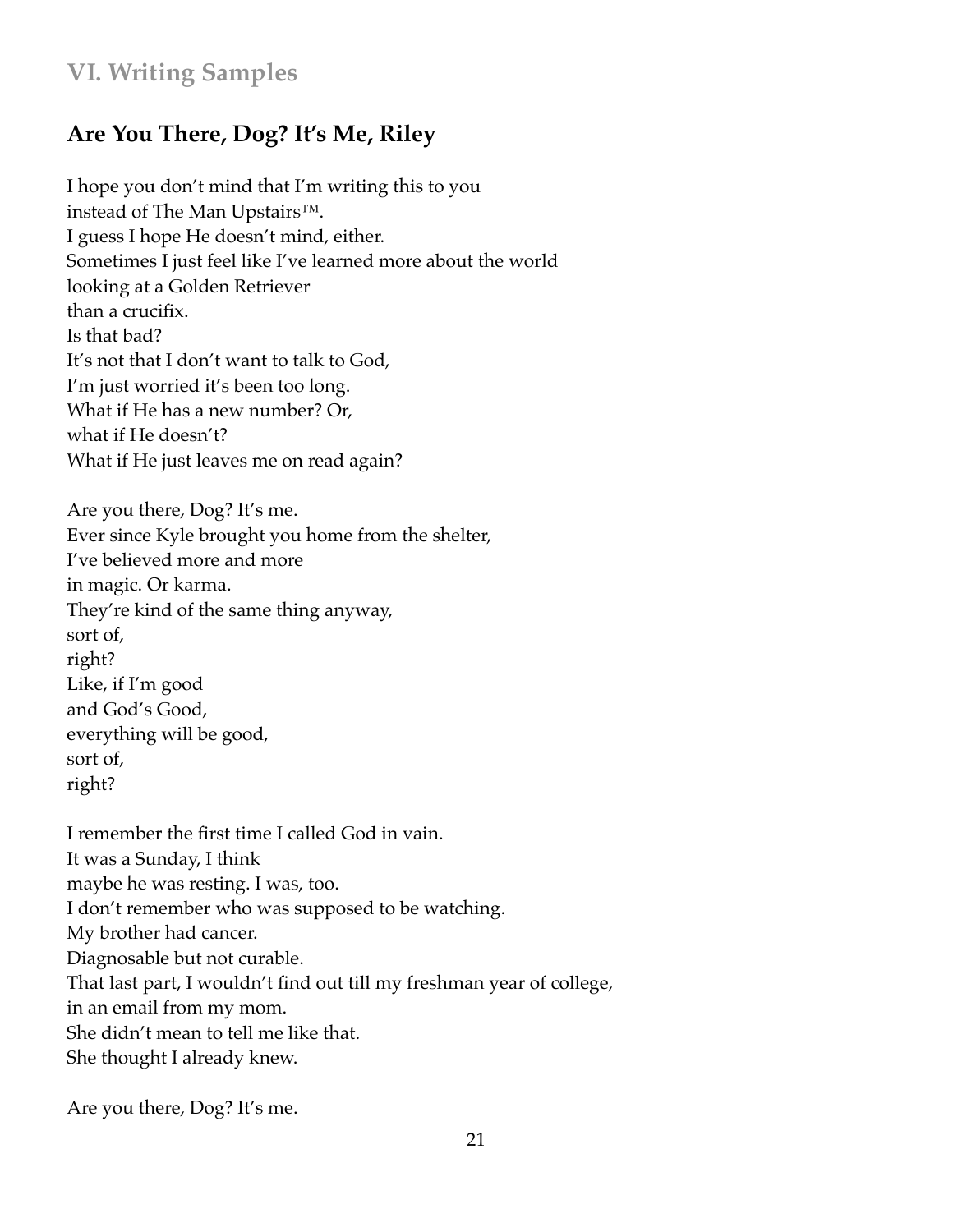It's been thirteen years and everything is still whiskey-raw, still fuzzy, still I am shocked that my arms can bear the weight of it, that my grieving fingers keep counting the days, inaudibly, a sitcom on mute. Each mass feels like an interrogation to which I have no answers. I never do.

What I do know is this: When it comes to M&Ms, the smaller the better. The opposite is true for dogs.

Here's what I don't know: When God ceased being the blanket I crawled under on rainy days. When He became the rain, instead, when He drowned me by not letting me in on the emotional ark of my life's story. When the tears of my childhood became the type of flood I can't adulterate.

Are you there, Dog? It's me, Riley. I've got a bone to pick with God, and it's not the kind you're gonna like.